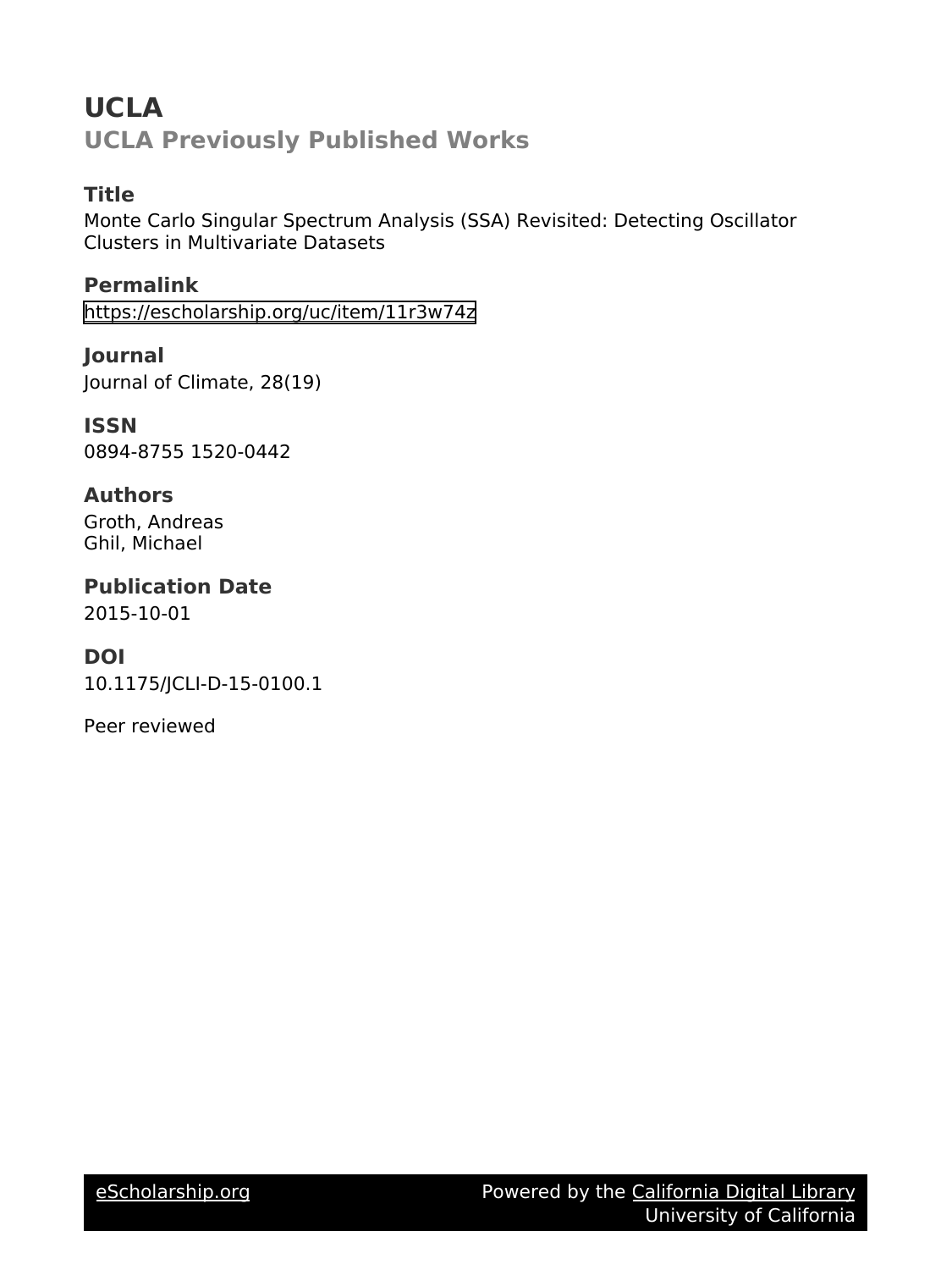JOURNAL OF CLIMATE

### Monte Carlo Singular Spectrum Analysis (SSA) Revisited: Detecting Oscillator Clusters in Multivariate Datasets

Andreas Groth∗

Department of Atmospheric and Oceanic Sciences, and Institute of Geophysics & Planetary Physics, University of California at Los Angeles, Los Angeles, California

### MICHAEL GHIL

Department of Atmospheric and Oceanic Sciences, and Institute of Geophysics and Planetary Physics, University of California at Los Angeles, Los Angeles, California, and Geosciences Department and Laboratoire de Météorologie Dynamique (CNRS and IPSL), Ecole Normale Supérieure, Paris, France

> Journal of Climate, 2015, 28, 7873–7893 <http://journals.ametsoc.org/doi/10.1175/JCLI-D-15-0100.1>

#### ABSTRACT

Multichannel singular spectrum analysis (M-SSA) provides an efficient way to identify weak oscillatory behavior in high-dimensional data. To prevent the misinterpretation of stochastic fluctuations in short time series as oscillations, Monte Carlo (MC)–type hypothesis tests provide objective criteria for the statistical significance of the oscillatory behavior. Procrustes target rotation is introduced here as a key method for refining previously available MC tests. The proposed modification helps reduce the risk of type-I errors, and it is shown to improve the test's discriminating power. The reliability of the proposed methodology is examined in an idealized setting for a cluster of harmonic oscillators immersed in red noise. Furthermore, the common method of data compression into a few leading principal components, prior to M-SSA, is re-examined and its possibly negative effects are discussed. Finally, the generalized Procrustes test is applied to the analysis of interannual variability in the North Atlantic's sea surface temperature and sea level pressure fields. The results of this analysis provide further evidence for shared mechanisms of variability between the Gulf Stream and the North Atlantic Oscillation in the interannual frequency band.

#### 1. Introduction

Over the last two decades, singular spectrum analysis (SSA) and its multivariate extension (M-SSA) have become widely used in the identification of intermittent or modulated oscillations in geophysical and climatic time series [\(Vautard et al.](#page-21-0) [1992\)](#page-21-0). These methods are closely related to principal component analysis (PCA) or empirical orthogonal function (EOF) analysis; they are primarily designed for the reduction of the dimensionality of a given data set and the compression of a maximum of variance into a minimal number of robust components. In the identification of regularity, as well as the reduction to a simpler and easier to interpret picture of complex observations, SSA and M-SSA have demonstrated their usefulness in numerous applica-

tions; see [Ghil et al.](#page-21-1) [\(2002b\)](#page-21-1) for a comprehensive overview.

Both SSA and M-SSA decompose the time-delayed embedding of a given data set [\(Broomhead and King](#page-20-0) [1986a,](#page-20-0)[b\)](#page-20-1) into a set of data-adaptive orthogonal components, while M-SSA also takes cross-correlations into account. It turns out that these components can be classified essentially into trends, oscillatory patterns, and noise, and allow a reconstruction of a "skeleton" of the underlying dynamical system's structure [\(Vautard and Ghil](#page-21-2) [1989;](#page-21-2) [Ghil and Vautard](#page-21-3) [1991;](#page-21-3) [Vautard et al.](#page-21-0) [1992\)](#page-21-0). Several practical aspects of SSA and its application to time series analysis are covered in [Golyandina et al.](#page-21-4) [\(2001\)](#page-21-4) and [Golyandina](#page-21-5) [and Zhigljavsky](#page-21-5) [\(2013\)](#page-21-5).

In practice, we are usually confronted with the problem of the regular part of the behavior being rather weak and hidden by substantial noise. Without any a priori knowledge of the underlying dynamics—and

<sup>∗</sup>Corresponding author address:

E-mail: andreasgroth@atmos.ucla.edu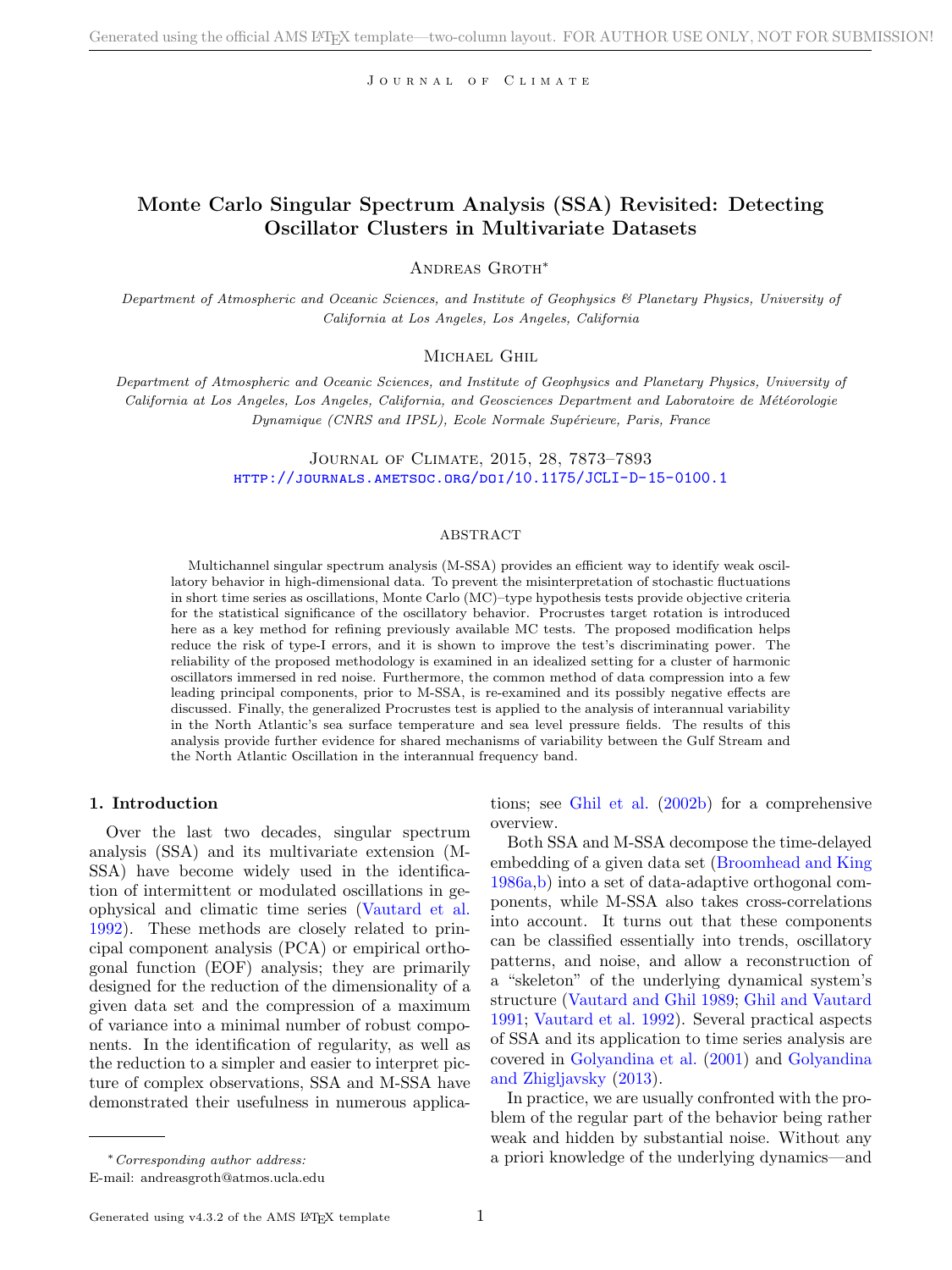by visual inspection, or by more common spectral methods alone—it may be difficult to find and formulate a proper model for the mechanisms that underlie the regularity, if any.

To prevent the misinterpretation of random fluctuations as oscillations in a univariate SSA analysis, [Allen and Smith](#page-20-2) [\(1996,](#page-20-2) hereafter AS) formulated an objective statistical-significance test against a red-noise null hypothesis. In their Monte Carlo–type test, these authors simulate short-term temporal correlations of the time series by means of a first-order autoregressive process [AR(1) hereafter]; such a process does not support oscillatory behavior and it is, therefore, well adapted to the task.

In the case of multivariate data, it is not only temporal but spatial correlations, too, that have to be taken into account in the formulation of the null hypothesis. [Allen and Robertson](#page-20-3) [\(1996\)](#page-20-3) proposed a transformation of the data to pairwise uncorrelated principal components (PCs) by means of a conventional PCA analysis; their method then proceeds to fit independent AR(1) processes to each of the PCs.

Small mismatches in each of the null hypotheses are likely, however, to be amplified as the number of PCs increases, and this increases the risk of erroneously identifying oscillations where none are present. In an idealized experiment that uses harmonic oscillators hidden by irregular noise, we shall see that that such misidentification may occur even when the superimposed noise originates from an AR(1) process as well; that is, there is no formally erroneous specification in the definition of the null hypothesis.

In this paper, we introduce a modification of the Monte Carlo test of [Allen and Robertson](#page-20-3) [\(1996\)](#page-20-3) that helps reduce so-called type-I errors and improves the discriminating power of the test. We propose here to apply Procrustes target rotation [\(Green](#page-21-6) [1952;](#page-21-6) [Hur](#page-21-7)[ley and Cattell](#page-21-7) [1962;](#page-21-7) Schönemann [1966\)](#page-21-8) in matching M-SSA eigendecompositions of the null hypothesis' surrogate data with that of the observed data. In this setting, the Monte Carlo tests of AS and of [Al](#page-20-3)[len and Robertson](#page-20-3) [\(1996\)](#page-20-3) emerge as special cases.

In our application to sea surface temperature (SST) data from the Simple Ocean Data Assimilation (SODA) reanalysis [\(Carton and Giese](#page-20-4) [2008;](#page-20-4) [Giese](#page-21-9) [and Ray](#page-21-9) [2011\)](#page-21-9) and sea level pressure (SLP) data from the atmospheric 20CRv2 reanalysis [\(Compo](#page-20-5) [et al.](#page-20-5) [2011\)](#page-20-5), we rely furthermore on the varimax M-SSA analysis introduced recently by [Groth and Ghil](#page-21-10) [\(2011\)](#page-21-10). [Feliks et al.](#page-21-11) [\(2013\)](#page-21-11) applied such a varimax rotation to climatic indices, and showed that it helps reduce mixture problems in the EOFs and that it provides therewith much sharper spectral results.

In the present paper, we follow [Feliks et al.](#page-20-6) [\(2011\)](#page-20-6) and focus on SST data in the Gulf Stream region but combine it with SLP data in the entire North Atlantic region in a joint M-SSA analysis. The cleaner and sharper spectral results obtained herein support the previous authors' findings of very similar interannual peaks in the Gulf Stream SST data and the North Atlantic Oscillation (NAO). Given that the proposed Monte Carlo test improves M-SSA's discriminating power, our findings provide even stronger evidence for shared physical mechanisms between the Gulf Stream's meandering and the atmospheric NAO.

The remainder of the paper is organized as follows: In section [2,](#page-2-0) we first discuss the key features of M-SSA and the recently introduced varimax rotation of the M-SSA solution. We briefly review the Monte Carlo testing procedure as previously applied to M-SSA. In section [4,](#page-5-0) we introduce the concept of Procrustes target rotation as a generalization of such a test. In section [5,](#page-8-0) we apply the proposed testing methodology to an idealized statistical experiment. The results of this experiment are systematically evaluated in section  $6$ . The proposed methodology is finally applied to observed SST and SLP data in section [7,](#page-15-0) and a summary of the results in section [8](#page-17-0) concludes the paper.

#### <span id="page-2-0"></span>2. Singular spectrum analysis (SSA)

Univariate SSA and its multivariate extension M-SSA rely on the classical Karhunen-Loève decomposition of a stochastic process. [Broomhead and King](#page-20-0) [\(1986a,](#page-20-0)[b\)](#page-20-1) introduced them into dynamical system analysis, as a robust version of the Mañé-Takens idea to reconstruct dynamics from a time-delayed embed-ding of time series (Mañé [1981;](#page-21-12) [Takens](#page-21-13) [1981\)](#page-21-13). The method essentially diagonalizes the lag-covariance matrix with respect to a basis of orthogonal eigenvectors and computes the corresponding eigenvalues.

The M-SSA eigenvectors are often referred to as space-time empirical orthogonal functions (ST-EOFs, [Plaut and Vautard](#page-21-14) [1994;](#page-21-14) [Ghil et al.](#page-21-1) [2002b\)](#page-21-1). The new data-adaptive eigenbasis is optimal in the sense that—for any truncation  $k$  with respect to the leading eigenelements—it minimizes the total mean squared error between the full data set and that ktruncated reconstruction. Hence, projecting the data set onto the data-adaptive eigenvectors simplifies the picture of a possibly high-dimensional complex system by viewing it in an optimal subspace.

Let  $\mathbf{x} = \{x_d(n) : d = 1, \ldots, D; n = 1, \ldots, N\}$ be a multivariate time series with D channels of length  $N$ . Each channel  $d$  is embedded into an M-dimensional phase space by using lagged copies  $\mathbf{X}_d(n) = [x_d(n), \ldots, x_d(n + M - 1)],$  with  $n =$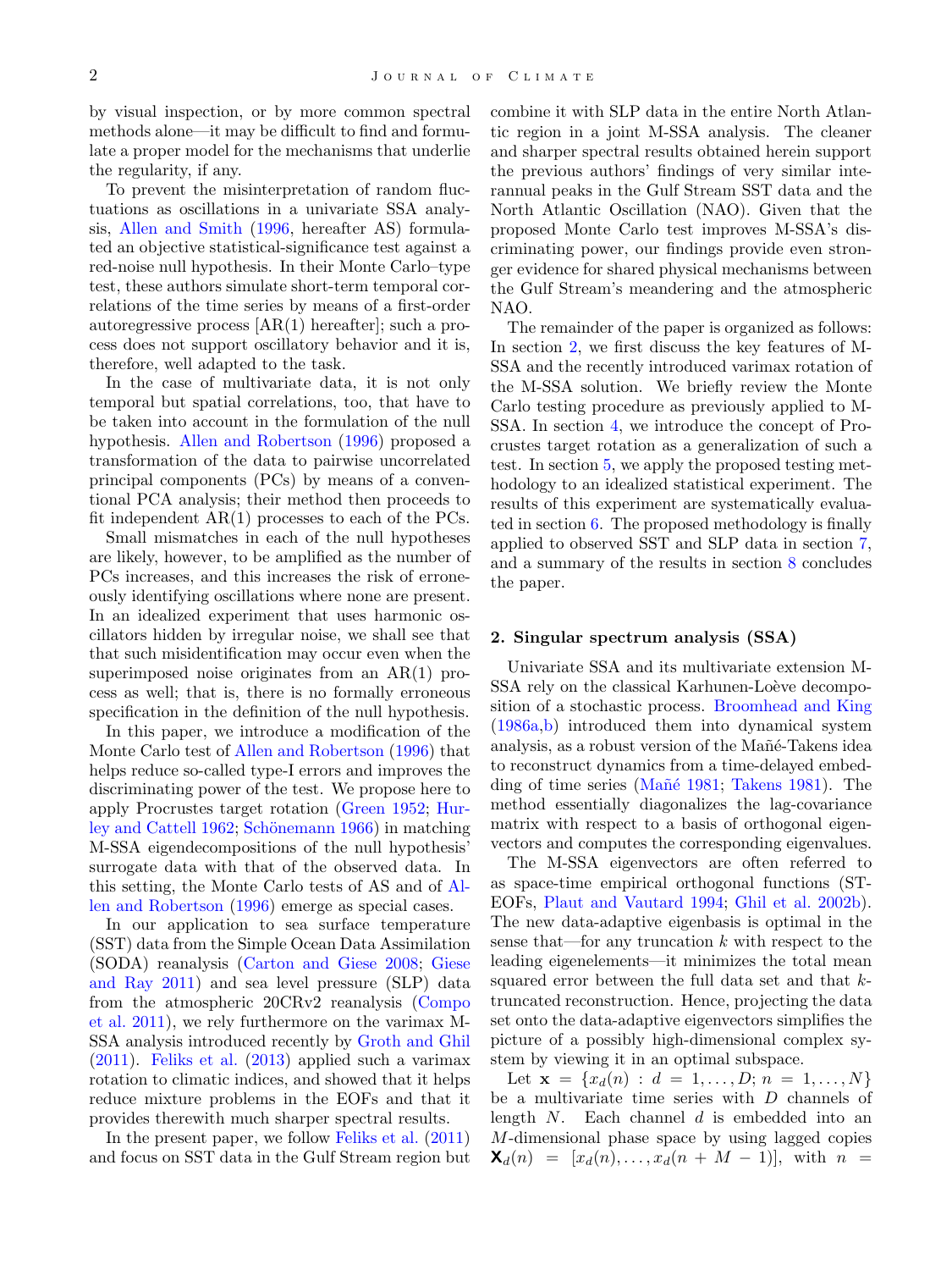$1, \ldots, N - M + 1$ . The resulting matrix  $\mathbf{X}_d$  is constant along the skew diagonals, and the full augmented trajectory matrix  $\boldsymbol{\mathsf{X}}$  is formed by concatenating all the channels according to  $\mathbf{X} = (\mathbf{X}_1, \mathbf{X}_2, \dots, \mathbf{X}_D)$ . The matrix  $\boldsymbol{\mathsf{X}}$  has DM columns of reduced length  $N' = N - M + 1.$ 

The first step of the M-SSA algorithm is to compute the covariance matrix C. This matrix can be directly estimated from the trajectory matrix X [\(Broomhead and King](#page-20-0) [1986a,](#page-20-0)[b;](#page-20-1) [Allen and Robertson](#page-20-3) [1996\)](#page-20-3) as

<span id="page-3-0"></span>
$$
\mathbf{C} = \frac{1}{N'} \mathbf{X}' \mathbf{X},\tag{1}
$$

where  $(\cdot)'$  indicates the transpose of a matrix, or via the Toeplitz approach of [Vautard and Ghil](#page-21-2) [\(1989\)](#page-21-2).

The latter explicitly imposes a Toeplitz structure—with constant sub- and superdiagonals on the covariance matrix and the eigenvectors are then necessarily either symmetric or antisymmetric in the univariate case. This feature of the Toeplitz approach helps the detection of oscillations but it enhances the risk of spurious-oscillation identification as well. In the multichannel case [\(Keppenne](#page-21-15) [and Ghil](#page-21-15) [1993;](#page-21-15) [Plaut and Vautard](#page-21-14) [1994\)](#page-21-14), each block has Toeplitz structure, while the "grand" block covariance matrix is symmetric. Hence all eigenvalues are real, but negative eigenvalues may appear as well. This negative bias has to be compensated by a positive bias in the positive eigenvalues, which may reduce the power of the statistical test.

The negative bias in the smallest eigenvalues of the Toeplitz approach originates from the fact that the covariance matrix is not directly estimated from the product of a trajectory matrix as in Eq. [\(1\)](#page-3-0), but rather from the covariance function estimation, mapped into Toeplitz form. [Vautard and Ghil](#page-21-2) [\(1989\)](#page-21-2) suggested using the common unbiased covariance estimator,

$$
c(\tau) = \frac{1}{N - \tau} \sum_{n=1}^{N - \tau} x(n) x(n + \tau),
$$

as resulting from the scalar product of the longestavailable matching segments. This estimate uses more information from the time series than the trajectory-matrix approach in Eq. [\(1\)](#page-3-0).

A possible compromise, likewise suggested by [Vau](#page-21-0)[tard et al.](#page-21-0) [\(1992\)](#page-21-0), could be that of a biased estimator of the covariance function,

$$
\tilde{c}(\tau) = \frac{1}{N} \sum_{n=1}^{N-\tau} x(n)x(n+\tau).
$$

This scalar product can be written—by analogy with Eq. [\(1\)](#page-3-0)—as a matrix product  $\widetilde{\mathbf{C}} = \widetilde{\mathbf{X}}' \widetilde{\mathbf{X}}/N$  of the

extended trajectory matrix,  $\mathbf{X}_d(n) = [x_d(n), \dots,$  $x_d(n + M - 1)$ , with  $n = -M + 1, ..., N$ , and all unknown values at either end,  $n < 1$  and  $n > N$ , respectively, set to zero. Note that  $X$  has thus columns of length  $N + M - 1$ . This way, the covariance matrix estimation  $\tilde{\mathsf{C}}$  has Toeplitz structure in each block and is positive semidefinite as well. A drawback of this approach is obviously the problem of the Gibbs phenomenon at either end of the time series due to the zero-padding.

For simplicity, we rely here on the trajectory approach of Eq.  $(1)$  to calculate **C**, rather than on either version of the two versions above of the Toeplitz approach.

The next step of the algorithm is to diagonalize  $C$ , which yields

<span id="page-3-2"></span>
$$
\mathbf{\Lambda} = \mathbf{E}' \mathbf{C} \, \mathbf{E} \,, \tag{2}
$$

where  $\Lambda$  is a diagonal matrix of  $DM$  real eigenvalues  $\{\lambda_k : k = 1, \ldots DM\}$ , and a matrix **E** whose columns are the associated eigenvectors  $e_k$ . The ST-EOFs that enter  $E$  are composed of D consecutive segments  $e_{dk}$  of length M, each of which is associated with a channel in  $\mathbf{X}_d$ ,  $e_{dk}(m) \equiv e_k((d-1)M + m)$ .

Projecting the augmented trajectory matrix X onto the eigenbasis E,

<span id="page-3-1"></span>
$$
\mathbf{A} = \mathbf{X} \mathbf{E},\tag{3}
$$

yields the corresponding principal components (PCs) as columns  $a_k$  of **A**. These PCs are pairwise uncorrelated at zero lag and have a reduced length of  $N'$ . Note that the trajectory approach ensures uncorrelated PCs, since  $\mathbf{A}'\mathbf{A} = \mathbf{\hat{E}}'\mathbf{\hat{X}}'\mathbf{X}\mathbf{E} = N'\mathbf{\hat{\Lambda}}$ . This is not necessarily the case in the unbiased Toeplitz approach, in particular not for time series with strong nonstationarity over the observed time interval or for large values of  $M \simeq N/2$ .

In general, however, we are interested in the reconstruction of the dynamical behavior that generated the time series **X** by using only a subset  $\mathcal{K} \subseteq$  $\{1, \ldots, DM\}$  of the ST-EOFs. Such a reconstruction requires an inverse transformation of Eq. [\(3\)](#page-3-1),

$$
\mathbf{R}_{\mathcal{K}} = \mathbf{X} \mathbf{E} \mathbf{K} \mathbf{E}' \equiv \mathbf{A} \mathbf{K} \mathbf{E}', \tag{4}
$$

with **K** a diagonal matrix of size  $DM \times DM$ , in which elements  $K_{kk} = 1$  if  $k \in \mathcal{K}$  and  $K_{kk} = 0$  otherwise. Note that  $\mathcal{K} = \{1, \ldots, DM\}$  yields a complete reconstruction of X.

Given the PCs in A and the ST-EOFs in E, the final M-SSA step is to average along the skew diagonals of  $\mathsf{R}$ .

$$
r_{dk}(n) = \frac{1}{M_n} \sum_{m=L_n}^{U_n} a_k(n-m+1)e_{dk}(m), \quad (5)
$$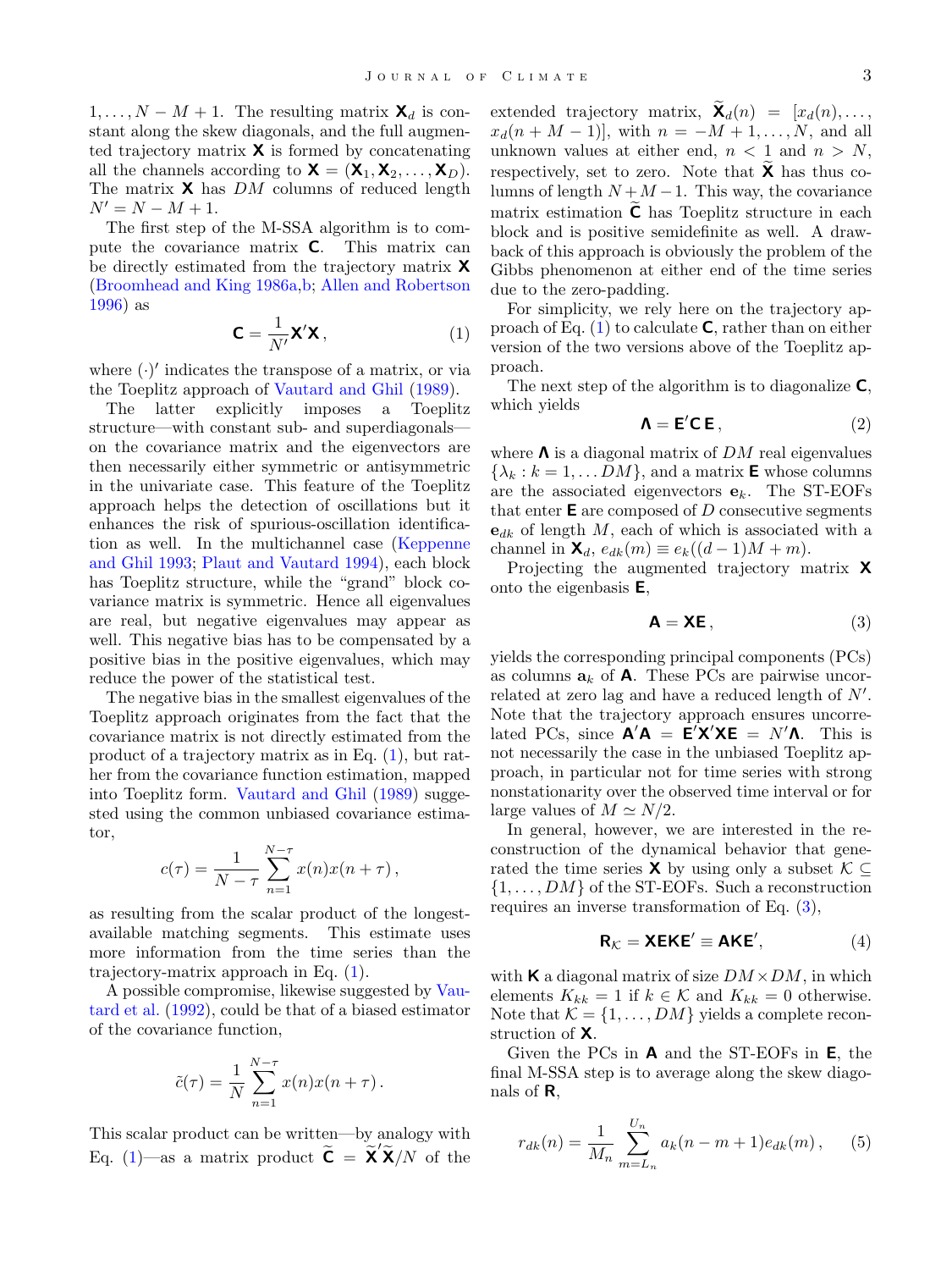in order to determine a set of DM reconstructed components (RCs) for each of the original input channels  $x_d$  [\(Ghil and Vautard](#page-21-3) [1991;](#page-21-3) [Vautard et al.](#page-21-0) [1992;](#page-21-0) [Plaut and Vautard](#page-21-14) [1994\)](#page-21-14). The normalization factor  $M_n$  and the summation bounds  $L_n$  and  $U_n$ for the central part of the time series,  $M \leq n \leq$  $N-M+1$ , are simply  $(M_n, L_n, U_n) = (M, 1, M)$ ; for their values at either end, see [Vautard et al.](#page-21-0) [\(1992\)](#page-21-0) or [Ghil et al.](#page-21-1) [\(2002b\)](#page-21-1).

Still, PCA overall was primarily designed for dimensionality reduction and signal compression of multichannel data. It is thus not clear, a priori, how informative PCA in general or M-SSA in particular can be in the interpretation of the underlying system's dynamics or structure. Both PCA and M-SSA, in fact, suffer from degeneracy of eigenvectors when the corresponding eigenvalues are similar in size [\(North et al.](#page-21-16) [1982\)](#page-21-16). Instead of clearly separating structural distinct dynamical phenomena—e.g., distinct oscillations in the case of M-SSA—one often observes a mixture of two or more eigenvectors.

A common approach to reduce such mixture effects and to improve the physical interpretation of the results is to perform a rotation of the eigenvectors,  $E^* = ET_V$  [\(Richman](#page-21-17) [1986;](#page-21-17) [Jolliffe](#page-21-18) [2002\)](#page-21-18). In Appendix A, we briefly recall the classical varimax rotation algorithm [\(Kaiser](#page-21-19) [1958\)](#page-21-19) and motivate a necessary modification thereof for M-SSA eigenvectors [\(Groth](#page-21-10) [and Ghil](#page-21-10) [2011\)](#page-21-10).

In the following, we no longer explicitly distinguish between unrotated and rotated eigenelements and thus drop the superscript  $(·)^*$ .

#### <span id="page-4-2"></span>3. Monte Carlo SSA: a short review

Usually, the set of eigenvector-eigenvalue pairs are ranked in descending order of the eigenvalues. This informal ranking, however, should not be confused with the order of significance. It is only by testing against a specific null hypothesis that one can draw further conclusions about significant deterministic behavior, cf. AS.

In this context, AS proposed a framework of Monte-Carlo testing for SSA that compares the variance captured by the data eigenvalues with that of an ensemble of surrogate data. Since climate and other geophysical records tend to have larger power at lower frequencies, the authors discuss the null hypothesis of an  $AR(1)$  process; note, though that the class of null hypotheses is not restricted to such simple, linear stochastic processes. The AS approach also provides a low-bias estimator for the model parameters, given even a short time series. In the case of multivariate data sets, [Allen and Robertson](#page-20-3) [\(1996\)](#page-20-3) proposed first a rotation to uncorrelated principal components

by means of a classical PCA, prior to the estimation of independent AR(1) processes.

Once an appropriate model for the null hypothesis has been formulated, an ensemble of surrogate data  $\mathbf{x}_R$  of the same length N and dimension D as the original data set is generated and, for each realization, the covariance matrix  $C_R$  is determined. To compare the data eigendecomposition with the ensemble of surrogate covariance matrices, AS discussed several approaches.

A first possibility is to project each covariance matrix  $C_R$  onto the data eigenvectors **E** using Eq. [\(2\)](#page-3-2),

<span id="page-4-0"></span>
$$
\mathbf{\Lambda}_{\mathrm{R}}^{(E)} = \mathbf{E}' \mathbf{C}_{\mathrm{R}} \mathbf{E} \,. \tag{6}
$$

Since Eq. [\(6\)](#page-4-0) is not the eigendecomposition of  $\mathsf{C}_{\mathrm{R}},$ the matrix  $\mathbf{\Lambda}_{\text{B}}^{(E)}$  $R<sup>(E)</sup>$  is not necessarily diagonal, but its diagonal elements yield the resemblance between the null hypothesis' variance and the data variance in Λ in the eigen-directions of  $E$ . From a sufficiently large ensemble of surrogate data, confidence intervals can be derived; outside of these intervals, the data eigenvalues can be considered to be significantly different from the null hypothesis.

However, as AS further pointed out, this test tends to be too lax. Since the eigendecomposition puts maximum variance into a minimal number of data adaptive components, artificial variance compression may occur: that is, SSA may account for too much variance in the largest eigenvalues and too little in the smallest. This increases the likelihood of the largest data eigenvalues being significant. Later on we shall see that this effect is amplified when the number of channels increases, e.g. when  $DM \approx N'$ .

[Groth and Ghil](#page-21-10) [\(2011\)](#page-21-10) have shown, furthermore, that this undesired effect of artificial variance compression can be at least partly reduced by a subsequent varimax rotation. The latter relaxes slightly the diagonal form of the eigenvalue matrix  $\Lambda^*$  in favor of a more simplified eigenvector structure that, in turn, flattens the spectrum of eigenvalues. In the presence of multiple oscillatory pairs, the rotated solution improves the pairing of nearly equal eigenvalues; see Fig. 1 in [Groth and Ghil](#page-21-10) [\(2011\)](#page-21-10). Even so, the problem of Eq. [\(6\)](#page-4-0) not being truly optimal for constructing the surrogate covariance matrices is still present and, with it, the risk of the test not being stringent enough.

Alternatively, AS discussed the possibility of obtaining an eigendecomposition for each surrogate realization separately,

<span id="page-4-1"></span>
$$
\mathbf{\Lambda}_{\mathrm{R}} = \mathbf{E}_{\mathrm{R}}^{\prime} \mathbf{C}_{\mathrm{R}} \mathbf{E}_{\mathrm{R}} , \qquad (7)
$$

and to compare the shape of the ranked eigenspectra of  $\Lambda_R$  and  $\Lambda$ ; see also [Elsner and Tsonis](#page-20-7) [\(1994\)](#page-20-7) and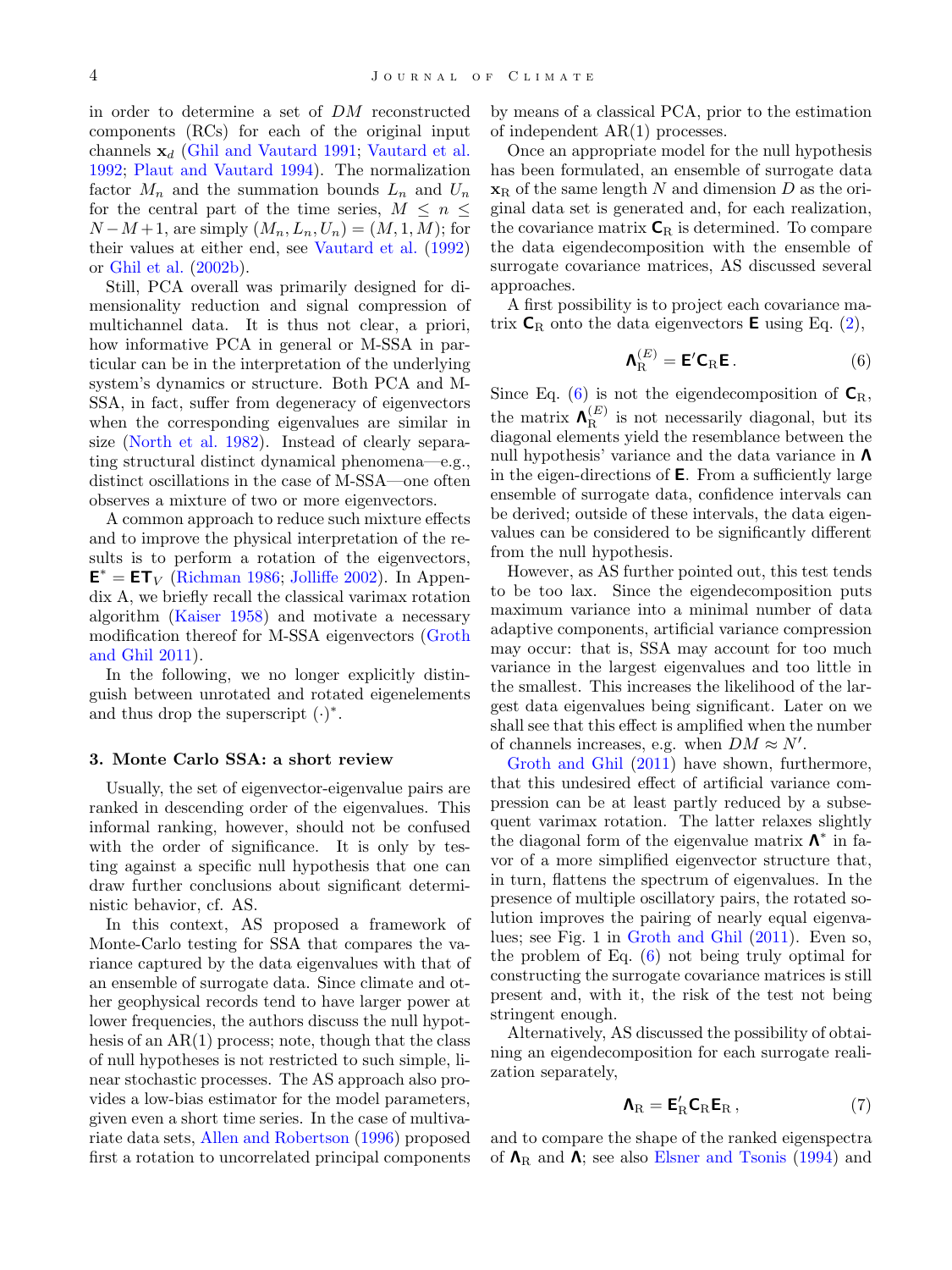[Elsner](#page-20-8) [\(1995\)](#page-20-8). This way the effect of variance compression will be present in both the data and surrogate data eigenspectra. However, the rank order of the eigenvalues alone, without the information contained in the corresponding eigenvectors, has very little to say about the underlying dynamics. We will return to this idea to obtain an eigendecomposition for each surrogate realization separately in the definition of our hypothesis test in section [4.](#page-5-0)

Finally, AS discussed the following possibility: Instead of analyzing each surrogate realization separately, they average first over the entire set of all surrogate covariance matrices to estimate  $C_N$ , the expected covariance matrix of the null hypothesis. Irregularities that are likely to occur in short realizations are smoothed out and the eigendecomposition  $C_N = E_N \Lambda_N E'_N$  of this average covariance matrix is, in contrast to each single eigendecomposition in Eq. [\(7\)](#page-4-1), much less susceptible to artificial variance compression. Both the data covariance matrix and all the surrogate covariance matrices are projected onto the eigenvectors of the null hypothesis,

$$
\Lambda^{(N)} = E'_N C E_N , \qquad (8a)
$$

$$
\textbf{A}_\mathrm{R}^{(\mathrm{N})} \ \ = \ \ \textbf{E}_\mathrm{N}^\prime \textbf{C}_\mathrm{R} \textbf{E}_\mathrm{N} \,. \eqno{(8b)}
$$

Initially, this test gives only confidence intervals for  $\Lambda^{(N)}$  and not for  $\Lambda$ . To link the two, AS proposed to associate the corresponding data eigenvectors E and null-hypothesis eigenvectors  $E_N$  via their domi-nant frequency. Paluš and Novotná [\(2004\)](#page-21-20) took this idea further and paired the data eigenvectors E with the surrogate eigenvectors  $E_R$  in Eq. [\(7\)](#page-4-1), based on their dominant frequency.

Such a pure frequency encoding of eigenvectors is quite helpful for single-channel SSA analysis [\(Ghil](#page-21-1) [et al.](#page-21-1) [2002b\)](#page-21-1) but it can be rather misleading in the multi-channel setting of M-SSA. In the latter, is is possible that two eigenvectors have similar frequency but different spatial patterns and thus could be linked to different types of dynamical behavior; e.g., two oscillators that are only slightly out of tune but not actually synchronized [\(Groth and Ghil](#page-21-10) [2011\)](#page-21-10). The frequency pairing would then associate the same significance level to both eigenvectors, although their corresponding eigenvalues might be quite different.

In the end, the test in Eq. [\(8\)](#page-5-1) may carry the opposite risk of being too conservative and thus not sufficiently sensitive. Since the null hypothesis approximates only certain aspects of the data set, its eigendecomposition may only be suitable for the description of the data set to a limited extent. In this context, AS noted that a weak signal may not align very well with the eigenvectors of the null hypothesis and that it could, therefore, be missed altogether.

Finally, this test on the EOFs of the null hypothesis may not take into account all the advantages of a varimax M-SSA.

Significance tests on variance can be complemented by using other statistical properties of the oscillatory modes to distinguish regular behavior from noise, e.g. Paluš and Novotná [\(2004\)](#page-21-20) and Holmström [and Launonen](#page-21-21) [\(2013\)](#page-21-21).

### <span id="page-5-0"></span>4. Revisiting Monte Carlo SSA

In the following, we propose a Monte Carlo SSA algorithm that operates on the data eigenbasis in such a way as to keep its optimal data description properties, as well as its high sensitivity in the identification of weak signals. At the same time, we allow for small mismatches between the data generating process and the null hypothesis in order to reduce the risk of the test being either too lenient or overly conservative.

#### a. Procrustes target rotation

<span id="page-5-1"></span>In the first step, we determine the eigendecomposition of the data set in Eq.  $(2)$  as well as the eigendecomposition of each surrogate realization in Eq. [\(7\)](#page-4-1) separately. We recall that the projection in Eq. [\(6\)](#page-4-0) can be rewritten as a similarity transformation,

$$
\mathbf{\Lambda}_{\mathrm{R}}^{(E)} = \mathbf{E}' \mathbf{C}_{\mathrm{R}} \mathbf{E} \tag{9a}
$$

<span id="page-5-2"></span>
$$
= \mathbf{E}' \mathbf{E}_R \mathbf{\Lambda}_R \mathbf{E}_R' \mathbf{E}
$$
 (9b)

$$
= \mathbf{T}' \mathbf{\Lambda}_{R} \mathbf{T}, \qquad (9c)
$$

with the transformation matrix  $\mathbf{T} = \mathbf{E}'_{R} \mathbf{E}$ . Insofar as  $E$  and  $E_R$  are of full rank, the transformation matrix T is orthogonal and the total variance is preserved; for the case of a rank-deficient covariance matrix, see the following section.

The linear maps in Eq. [\(9\)](#page-5-2) are based on the structure of the eigenvectors and they disregard completely the eigenvalue spectrum. It is, however, the combination of both eigenvalues and eigenvectors that determines the spatio-temporal correlation structure of the underlying dynamical system. To improve the comparison of the data eigendecomposition with that of the surrogate data, we have to take both aspects into account.

In doing so, we first scale data and surrogate eigenvectors by their corresponding singular values  $\Sigma = \Lambda^{1/2}$ , and then look for an orthogonal rotation matrix  $\mathbf{T}_E$  that provides maximal similarity between  $E\Sigma$  and  $E_R\Sigma_R T_E$ . In general, the projection  $(E_R \Sigma_R)'$  **E** $\Sigma$  is not orthogonal, but an optimal solution to this target rotation problem is given by the orthogonal Procrustes target rotation [\(Green](#page-21-6) [1952;](#page-21-6) [Hurley and Cattell](#page-21-7) [1962;](#page-21-7) Schönemann [1966\)](#page-21-8)

<span id="page-5-3"></span>
$$
\mathbf{T}_E = \mathbf{U}\mathbf{V}'
$$
 (10a)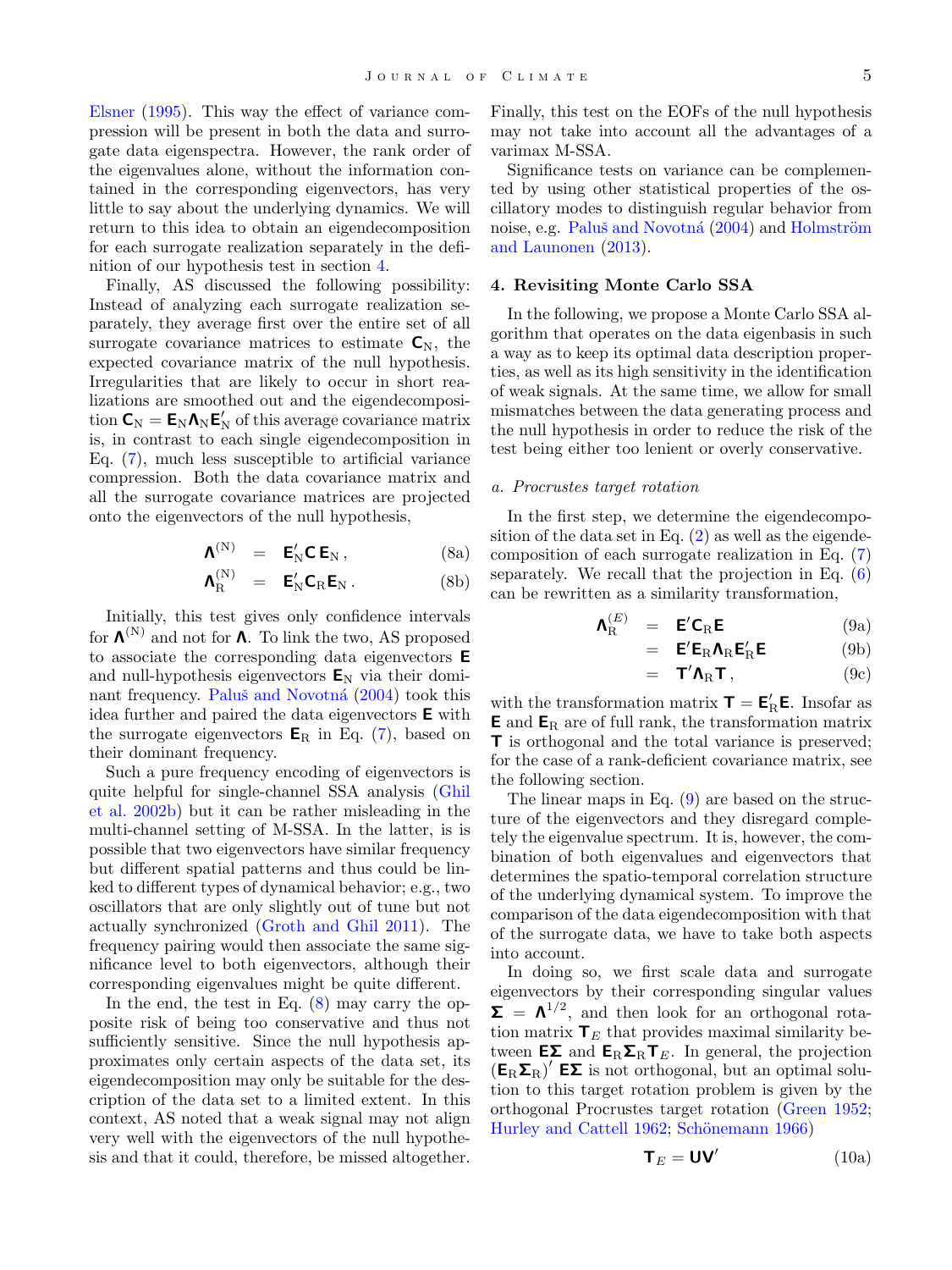that yields the SVD

$$
\left(\mathbf{E}_{R}\mathbf{\Sigma}_{R}\right)' \mathbf{E}\mathbf{\Sigma} = \mathbf{U}\mathbf{S}\mathbf{V}'.
$$
 (10b)

The solution  $T_E$  is optimal inasmuch as it minimizes the Frobenius norm of the difference  $\mathbf{Y} = \mathbf{E}_{\mathrm{R}} \mathbf{\Sigma}_{\mathrm{R}} \mathbf{T}_{E} -$ **EΣ**, i.e.  $\{\text{tr} (\mathbf{Y}'\mathbf{Y})\}^{1/2}$  $\{\text{tr} (\mathbf{Y}'\mathbf{Y})\}^{1/2}$  $\{\text{tr} (\mathbf{Y}'\mathbf{Y})\}^{1/2}$ .<sup>1</sup>

Finally, we compare the data eigenvalues  $\Lambda$  with the diagonal elements of the similarity transformation,

<span id="page-6-1"></span>
$$
\mathbf{\Lambda}_{\mathrm{R}}^{(E\Sigma)} = \mathbf{T}_{E}' \mathbf{\Lambda}_{\mathrm{R}} \mathbf{T}_{E} . \tag{11}
$$

Note that substituting for  $\Lambda_R$  in Eq. [\(11\)](#page-6-1) its eigendecomposition [\(7\)](#page-4-1) gives the equivalent formulation

<span id="page-6-3"></span>
$$
\mathbf{\Lambda}_{\mathrm{R}}^{(E\Sigma)} = \mathbf{T}_{E}' \mathbf{E}_{\mathrm{R}}' \mathbf{C}_{\mathrm{R}} \mathbf{E}_{\mathrm{R}} \mathbf{T}_{E}. \qquad (12)
$$

Hence, the surrogate covariance matrix is not directly projected onto the data eigenvectors, as in Eq. [\(6\)](#page-4-0), thus avoiding the already discussed risk of a test that is too lenient. Instead, we project onto a close approximation of the former, i.e., onto  $\mathbf{E}_{\text{R}}\mathbf{T}_E \approx \mathbf{E}$ , and we expect this modified test to be more conservative.

[Cliff](#page-20-9) [\(1966\)](#page-20-9) has suggested, as an alternative to the target rotation of one eigenbasis onto another, the possibility of comparing the two eigenbases with a common basis of maximum similarity. A solution to this problem is likewise given by Eq. [\(10\)](#page-5-3), with the rotation of the data and surrogate data eigenvectors to  $EV$  and  $E_RU$ , respectively. As in the case of Eq.  $(8)$ , though, this approach complicates the interpretation, since no confidence intervals for the data eigenvalues are available.

#### b. Rank-deficient covariance matrix

So far we have assumed covariance matrices C of full rank. For the trajectory-matrix–based approach in Eq.  $(1)$ , this condition is, in general, fulfilled as long as  $N' \geq DM$ . This is a necessary condition for the Monte Carlo test to work correctly, and its violation yields to a loss of part of the total variance in the projection given by Eq. [\(6\)](#page-4-0); such a loss will result in significance intervals that are too low.

To overcome this limiting factor in the M-SSA analysis of short time series, [Allen and Robertson](#page-20-3) [\(1996\)](#page-20-3) proposed the complementary eigendecomposition of a reduced covariance matrix  $XX'$ ,

$$
\frac{1}{DM} \mathbf{X} \mathbf{X}' = \mathbf{P} \mathbf{\Lambda} \mathbf{P}'. \tag{13}
$$

Both,  $X'X$  and  $XX'$  share the same non-vanishing eigenvalues and their eigenelements are linked via

 $X = \eta^{1/2} P \Sigma E'$ , the SVD of X, where  $\eta$  is equal to the larger of  $N'$  and  $DM$ . In case of varimax rotation, **P** becomes rotated as well,  $P^* = PT_V$ , and the SVD becomes  $\mathbf{X} = \eta^{1/2} \mathbf{P} \mathbf{T}_V \mathbf{T}_V' \mathbf{\Sigma} \mathbf{T}_V \mathbf{T}_V' \mathbf{E}',$ with  $T_V T'_V = I_\eta$  the identity matrix. The leftsingular vectors P—also referred to as time EOFs (T-EOFs)—describe only temporal behavior; see also Appendix A1 in [Ghil et al.](#page-21-1) [\(2002b\)](#page-21-1).

The [Allen and Robertson](#page-20-3) [\(1996\)](#page-20-3) test continues by projecting the reduced covariance matrix onto P,

<span id="page-6-2"></span>
$$
\mathbf{\Lambda}_{\mathrm{R}}^{(P)} = \frac{1}{DM} \mathbf{P}' \mathbf{X}_{\mathrm{R}} \mathbf{X}_{\mathrm{R}}' \mathbf{P} ;
$$
 (14)

it derives the significance level for  $\Lambda$  from the statistics of the diagonal elements of  $\Lambda_{\rm R}^{(P)}$  $R^{(r)}$ .

In the same way as for ST-EOFs, we could also construct a test based on the scaled T-EOFs,  $P\Sigma \equiv$ A, i.e. on the PCs of C. Similar to the scaled target rotation onto ST-EOFs, we first determine an orthogonal rotation matrix  $\mathbf{T}_P = \mathbf{UV}'$  from the SVD  $(P_R \Sigma_R)'$ **P** $\Sigma \equiv A'_R A = USV'$  and then compare the data eigenvalues  $\Lambda$  with the diagonal elements of a similarity transform,

<span id="page-6-4"></span>
$$
\mathbf{\Lambda}_{\mathrm{R}}^{(P\varSigma)} = \mathbf{T}_{P}' \mathbf{\Lambda}_{\mathrm{R}} \mathbf{T}_{P} . \tag{15}
$$

The test based on the reduced covariance matrix is essentially a univariate test, since no cross-channel covariance information is used in  $XX'$ . The usefulness of the test thus strongly depends on the input channels being uncorrelated. This can be partly achieved by transforming the input channels into spatial PCs, although correlations at other time lags may not vanish.

A solution to this rank-deficiency problem is likewise given by the target rotation onto ST-EOFs, as described in the section before. In this algorithm, it is the multiplication of the eigenvectors by their corresponding singular values that automatically restricts the projection to non-vanishing eigenelements and the orthogonality constraints in  $T_E$  ensure the conservation of the total variance.

As a special case of this solution, we could also imagine to simply remove all vanishing eigenelements from  $E$  as well as  $E_R$ —without rescaling the elements retained by their corresponding singular values—and then determine an orthogonal transformation such as in Eq.  $(10)$ . We will refer to this alternative as unscaled target rotation to distinguish it from the scaled target rotation in Eq.  $(11)$ . It will be shown, however, that the rescaling of the EOFs by their singular value, in the latter, significantly improves the power of the modified Monte Carlo test proposed herein. Note that the unscaled target-rotation onto ST-EOFs includes the projection algorithm of AS as a special case for  $DM \leq N'$ , cf. Eq. [\(9\)](#page-5-2).

<span id="page-6-0"></span><sup>&</sup>lt;sup>1</sup>In case of varimax-rotated eigenelements, the target becomes  $\mathbf{E}^* \mathbf{\Sigma}^* = \mathbf{E} \mathbf{T}_V \mathbf{T}_V' \mathbf{\Sigma} \mathbf{T}_V = \mathbf{E} \mathbf{\Sigma} \mathbf{T}_V$ , and  $\mathbf{T}_E$  simply includes a further rotation, given by  $\mathbf{T}_E^* = \mathbf{T}_E \mathbf{T}_V$ .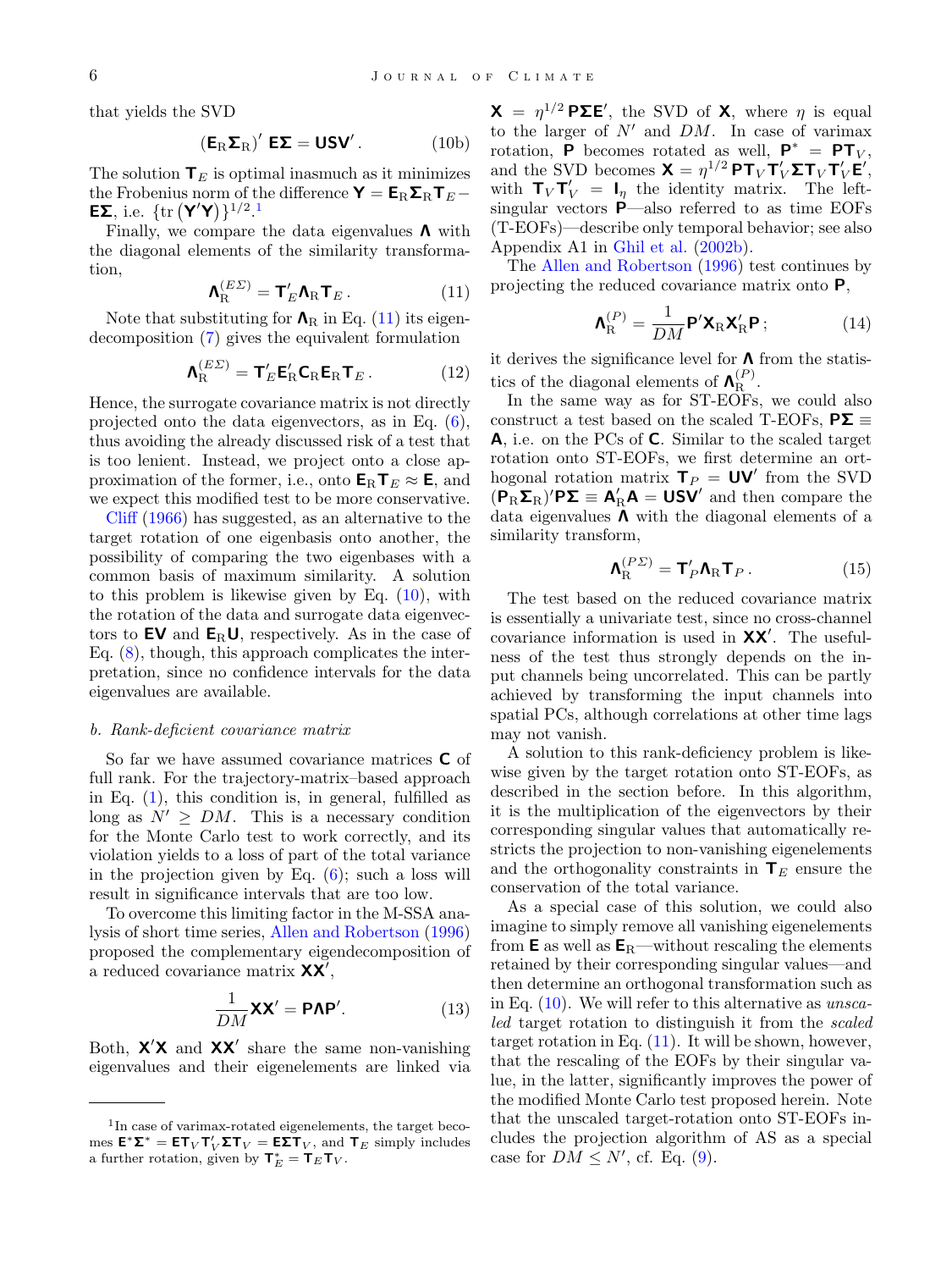#### c. Composite null hypothesis

Once a certain part of the time series has been identified as signal, AS proposed a single-channel SSA composite test for the remainder of the time series against an AR(1) null hypothesis.

Following AS, we define  $\boldsymbol{K}$  as a diagonal matrix of size  $M \times M$  with  $K_{kk} = 0$  if the corresponding EOF has been identified as signal and  $K_{kk} = 1$  otherwise; i.e. the signal can be reconstructed from the filtered trajectory matrix  $\mathbf{R} = \mathbf{X}\mathbf{E}(\mathbf{I} - \mathbf{K})\mathbf{E}'$ . The authors then proceed to fit the covariance matrix  $C_N$ associated with the null hypothesis to the data covariance matrix C in a subspace spanned by the "noise" EOFs.

With the "noise projection matrix"  $\mathbf{Q} = \mathbf{EKE}'$ , the fitting conditions then are given by

$$
\mathrm{tr}_{0}\left(\mathbf{Q}\mathbf{C}_{N}\mathbf{Q}\right)=\mathrm{tr}_{0}\left(\mathbf{Q}\mathbf{C}\mathbf{Q}\right),\qquad \qquad (16a)
$$

$$
\text{tr}_1\left(\mathbf{Q}\mathbf{C}_N\mathbf{Q}\right) = \text{tr}_1\left(\mathbf{Q}\mathbf{C}\mathbf{Q}\right),\tag{16b}
$$

where  $\text{tr}_j(\mathbf{C}) = (M - j)^{-1} \sum_{k=1}^{M-j} C_{k,k+j}$  is a generalized trace operator. Furthermore, AS provide an unbiased estimator of the  $AR(1)$  parameters given that the process mean underlying x is unknown, i.e., x is centered by subtracting its mean value instead.

In the test against a pure-noise null hypothesis, K and Q become identity matrices, and Eq. [\(16\)](#page-7-0) equals the common fit of the variance and lag-1 correlation of the  $AR(1)$  process to that of the observed time series. This equivalence, however, is only correct when C has Toeplitz structure with constant sub- and superdiagonals. In the trajectory approach, this is in general not the case—i.e. for short time series with strong nonstationarity over the observed time interval, or for large  $M$ —and we estimate the  $AR(1)$  parameters from Eq.  $(16)$  instead, even when **Q** becomes an identity matrix. Doing so ensures, in particular, that the expectation value satisfy  $\mathscr{\mathcal{E}}\left\{ \operatorname{tr}_{0}\left(\mathsf{K}\mathsf{\Lambda}_{\mathrm{R}}^{(E)}\right)\right\} =\operatorname{tr}_{0}\{\mathsf{K}\mathsf{\Lambda}\}.$ 

In our proposed target-rotation algorithm, the individual realizations of the surrogate covariance matrix  $C_R$  are projected onto a Procrustes approximation of the data EOFs. To account for this modification of the original AS null-hypothesis test, the covariance matrix  $C_N$  associated with the null hypothesis has to be projected onto a Procrustes approximation as well. Given the eigendecomposition of this matrix,  $C_N = E_N \Lambda_N E'_N$ , we derive an orthogonal rotation matrix  $\mathbf{T} = \mathbf{U}\mathbf{V}'$  that yields the SVD  $\left(\mathsf{E}_{\mathrm{N}}\boldsymbol{\Lambda}_{\mathrm{N}}^{1/2}\right)$  $\left(\frac{1}{2}\right)^{\prime}$  **EX** = **USV**'. The projection **Q** of the noise covariance matrix  $C_N$  is modified thereafter to read  $\widetilde{\mathbf{Q}} = \mathbf{E}_{N} \mathbf{T} \mathbf{K} \mathbf{T}' \mathbf{E}'_{N}$  and the conditions for the AR(1) parameter estimation in case of the Procrustes target rotation become

<span id="page-7-1"></span>
$$
\operatorname{tr}_j\left(\widetilde{\mathbf{Q}}\mathbf{C}_N\widetilde{\mathbf{Q}}\right) = \operatorname{tr}_j\left(\mathbf{Q}\mathbf{C}\mathbf{Q}\right), \quad \text{for } j = 0, 1. \tag{17}
$$

This modification of Eq.  $(16)$  is important inasmuch as more EOFs are identified as part of the signal in K. In the test against a pure-noise null hypothesis,  $\bf{Q}$  becomes again an identity matrix, and Eq. [\(17\)](#page-7-1) simplifies to  $(16)$ .

<span id="page-7-0"></span>The AS composite test we considered so far applies only to the single-channel case of SSA. In the multichannel case of M-SSA, the covariance matrix C includes cross-correlations as well. In the test against a pure-noise null hypothesis, this can be at least partly resolved by transforming the input channels into spatial PCs. The extent to which this is valid in the test against a composite null hypothesis, however, depends largely on the structure of Q. Since individual channels become correlated in the filtered trajectory matrix  $\mathbf{R}$ , a test against independent  $AR(1)$ processes is no longer feasible.

This problem does not appear in the null hypothesis test on T-EOFs, since no cross-channel covariance information is used and the reduced covariance matrix,

$$
\mathbf{XX}' = \sum_{d=1}^{D} \mathbf{X}_d \mathbf{X}'_d, \qquad (18)
$$

is simply the average of D individual  $N' \times N'$  singlechannel covariance matrices, each of rank  $M$ , as long as  $M \leq N'$ ; see also [Allen and Robertson](#page-20-3) [\(1996\)](#page-20-3). This feature of the single-channel case has the advantage that independent AR(1) processes can be fitted to each of these single-channel covariances matrices, whether one tests against pure noise or against a composite null hypothesis. In the latter case, the noise projection matrix becomes  $\mathbf{Q} = \mathbf{P}\mathbf{KP}'$  and we proceed by fitting independently for each channel d a covariance matrix  $\mathbf{C}_{N,d}$  of size  $N' \times N'$  associated with a single-channel null hypothesis, according to

<span id="page-7-2"></span>
$$
\operatorname{tr}_j\left(\mathbf{Q}\mathbf{C}_{N,d}\mathbf{Q}\right) = \operatorname{tr}_j\left(\mathbf{Q}\mathbf{X}_d\mathbf{X}_d'\mathbf{Q}\right), \quad \text{for } j = 0, 1. (19)
$$

In the multi-channel case, the covariance matrix  $\mathbf{C}_{\mathrm{N}} = \sum_{d=1}^{D} \mathbf{C}_{\mathrm{N},d}$  given by Eq. [\(19\)](#page-7-2) provides, in particular, a solution for

<span id="page-7-3"></span>
$$
\text{tr}_j\{\mathbf{Q}\mathbf{C}_N\mathbf{Q}\} = \text{tr}_j\{\mathbf{Q}\mathbf{X}\mathbf{X}'\mathbf{Q}\}, \quad \text{for } j = 0, 1. \tag{20}
$$

Note that the problem in Eq.  $(20)$  is underdetermined, since its solutions actually involve two parameters for each of the  $D$  independent  $AR(1)$  processes, and the channel-wise solution from Eq. [\(19\)](#page-7-2) is not unique.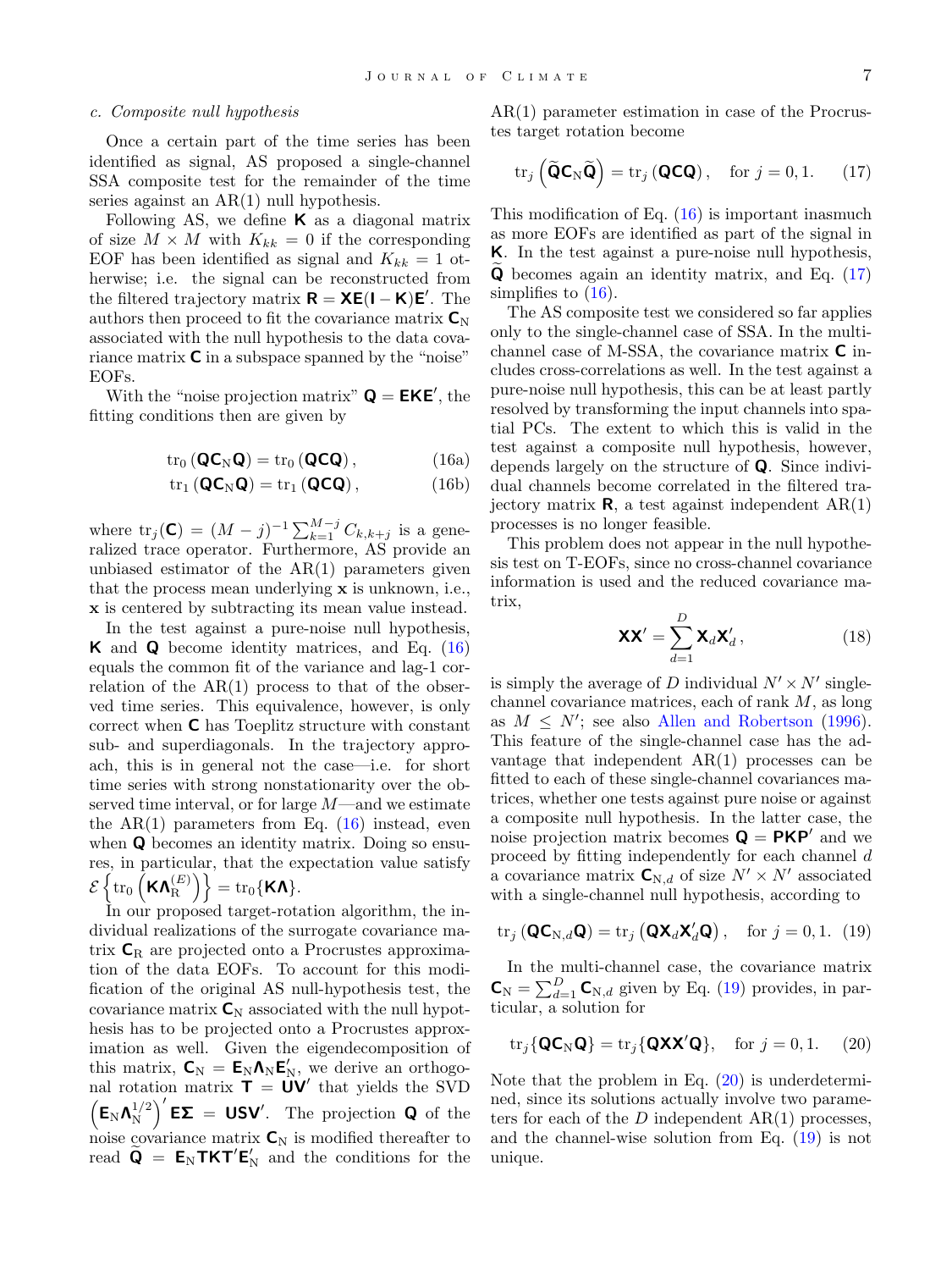This indeterminacy is a shortcoming of the test on T-EOFs, which are invariant with respect to an orthogonal rotation of the input channels. We will come back to this problem when comparing the null hypothesis test on T-EOFs with that on ST-EOFs in the presence of cross correlations. In the latter test, the ST-EOFs are not invariant and we proceed with the channel-wise solution of Eq. [\(19\)](#page-7-2).

A drawback of this solution is the fact that only the projection onto T-EOFs, cf. Eq.  $(14)$ , satisfies  $\mathscr{\mathcal{E}} \left\{ \operatorname{tr}_0 \left( \mathsf{K}\bm{\Lambda}_{\text{R}}^{(P)}\right. \right.$  $\epsilon = \mathrm{tr}_0\{\textsf{K}\bm{\Lambda}\}$  . We may always want, however, to verify the results of a significance test on T-EOFs with those obtained by projecting onto ST-EOFs, in case there is no a priori reason to assume uncorrelated input channels at all time lags  $\{0, \ldots, M-1\}.$ 

Note that in the multichannel parameter estimation of Eq. [\(19\)](#page-7-2), there is no equivalent formulation to the single-channel case of Eq. [\(17\)](#page-7-1), i.e., no equivalent to a parameter estimation that would take the Procrustes target rotation into account.

#### <span id="page-8-0"></span>5. Experimental design

To illustrate the limitations of the Monte Carlo tests in section [3,](#page-4-2) we consider the idealized case of a cluster of harmonic oscillators with red noise superimposed on the observations. Hence the model specification of the null hypothesis is correct.

We create  $D = 5$  time series of length  $N =$ 250; each of these is a composite of harmonic oscillations with different fundamental periods  $T =$  $\{7.6, 5.0, 2.7, 2.3\}$ . For each channel and each oscillator, the initial phases and amplitudes are randomly and independently drawn in the intervals  $[0, 2\pi]$  and  $[0, A]$ , respectively. The upper limit  $A = A(T)$  depends on the period length  $T$  and it has the same frequency dependence as the superimposed  $AR(1)$ process, i.e.  $A(T) \sim \left|1 - \gamma e^{-2\pi i/T}\right|$  $^{-1}$  with  $\gamma$  the damping parameter of the AR(1) process. We consider the optimal case of independent AR(1) processes for each of the D channels and set  $\gamma = 0.65$ . The signal-to-noise ratio here is 1:4.

The multichannel time series is first transformed to uncorrelated PCs by means of a classical PCA analysis and individual  $AR(1)$  processes are fitted to each of the PCs. Then, surrogate realizations of length N are created and transformed back.

Figure [1](#page-8-1) shows the resulting eigenvalue spectrum for a typical realization of the simulation experiment. Both panels show the same spectrum but with different significance level.

In Fig. [1a](#page-8-1), the error bars are derived from the projection algorithm of Eq.  $(6)$ . For each surrogate re-



<span id="page-8-1"></span>Fig. 1. Eigenvalue spectrum for a cluster of harmonic oscillators with observational red noise. (a, b) The eigenvalues that belong to the harmonic and the noise part—i.e., to the line spectrum and the continuous one—are marked as filled and open circles, respectively. The error bars indicate the 1% and 99% quantile from an ensemble of 500 surrogate data. The Monte Carlo test corresponds to (a) the classical projection algorithm of Eq.  $(6)$ ; and  $(b)$  the proposed scaled target-rotation algorithm of Eq. [\(11\)](#page-6-1). The window length is  $M = 40$  and the number of varimax rotated components is  $S = 40$ ; see text for details.

alization, the covariance matrix is determined and projected onto the data ST-EOFs.

We clearly observe the limitation of the significance test, since more eigenvalues than expected are significant. Especially among the largest eigenvalues there are some that correspond to the noise (open circles) and that, nonetheless, appear as significant oscillations. The appearance of such false positives (FPs) reduces the precision and limits the explanatory power of the test. All true oscillations (filled circles), however, also reject the null hypothesis of random fluctuations. These oscillations are referred to as *true positives* (TPs).

In Fig. [1b](#page-8-1), the error bars are derived from the scaled target-rotation algorithm of Eq.  $(11)$ . We first determine the eigendecomposition for each of the former surrogate realizations and then look for an optimal orthogonal rotation towards the data eigende-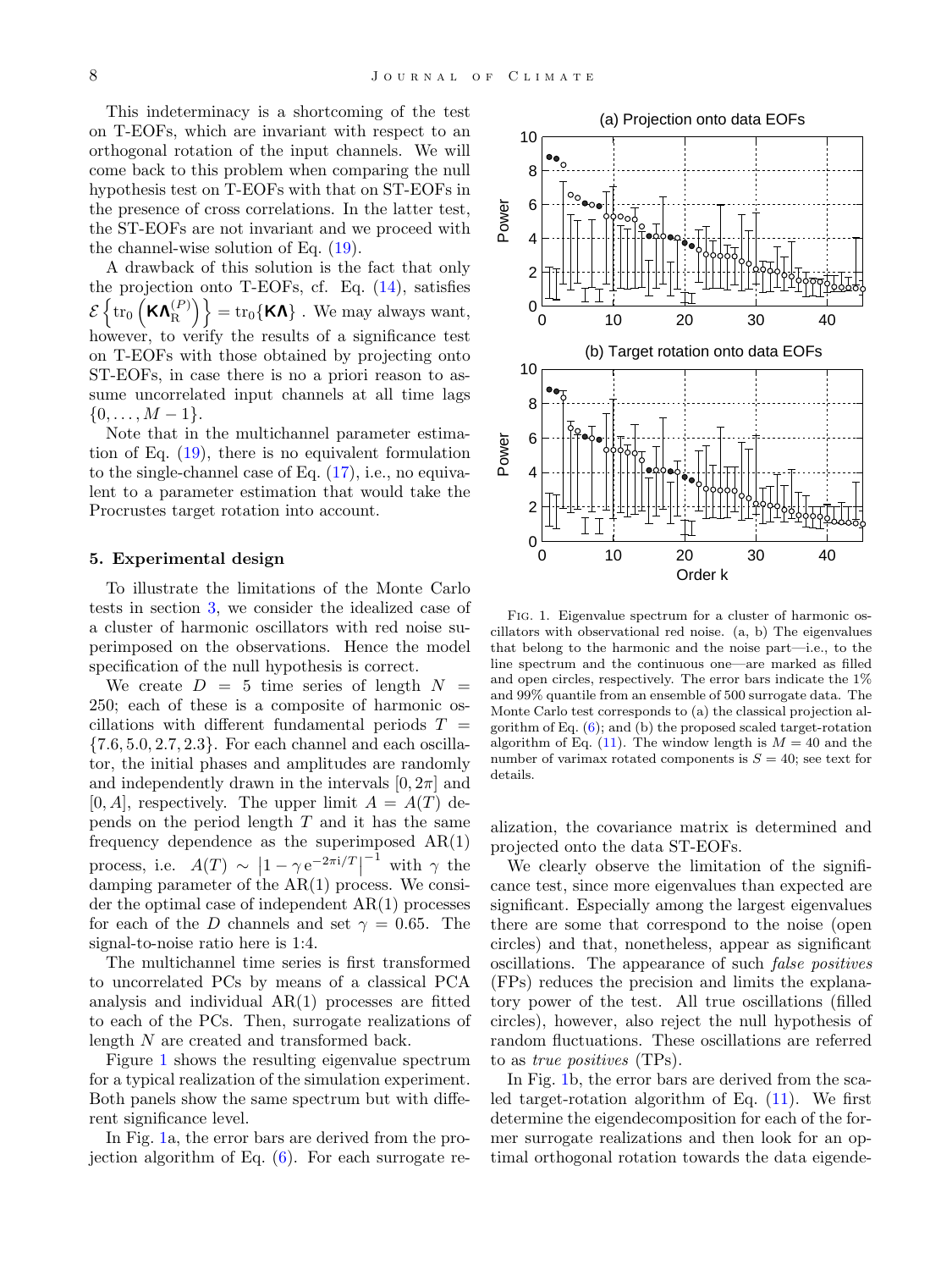

<span id="page-9-1"></span>Fig. 2. Same data and parameters as in Fig. [1.](#page-8-1) Both data and surrogates are projected onto the ST-EOFs of the nullhypothesis covariance matrix  $C_N$ , cf. Eq. [\(8\)](#page-5-1). Vertical lines indicate the frequencies of the harmonic oscillators.

composition, as described in section [4.](#page-5-0) We see that this algorithm reduces the number of FPs to none but keeps the number of TPs as high as in panel (a) and equal to the correct one.

In this experiment, we have chosen the parameters in the limiting case  $DM = N'$ , i.e. the covariance matrix C becomes a square matrix and we consider only significance test based on ST-EOFs. [Allen and](#page-20-3) [Robertson](#page-20-3) [\(1996\)](#page-20-3) have already noted that, when DM reaches  $N'$ , the hypothesis test becomes less reliable. In section [6](#page-9-0) we will show that this undesirable effect is largely reduced by using scaled target-rotation algorithm.

Furthermore, we have performed a significance test on the null-hypothesis basis according to Eq. [\(8\)](#page-5-1). It turns out that, with this test, only three out of four oscillations are detected. Figure [2](#page-9-1) thus confirms the findings of AS that the test is less sensitive in the detection of weak signals. Moreover, we observe that each of the true oscillations are not necessarily captured by a single EOF pair of  $\mathsf{C}_{N}$ , rather than by three or even more significant eigenvalues. In contrast to single-channel SSA, it is quite likely in M-SSA to observe several EOFs with similar frequency but different spatial pattern, whose eigenvalues are found to be significant.

#### <span id="page-9-0"></span>6. Sensitivity vs. specificity

#### a. Basic definitions

We consider now the identification of an oscillatory pair as a binary classification test. Such a test is characterized by its sensitivity and specificity.

The *sensitivity* is a statistical measure of the proportion of TPs that are correctly identified as such, i.e.

$$
sensitivity = \frac{\text{\#TP}}{\text{\#TP} + \text{\#FN}},\tag{21}
$$

where  $\#$  is the cardinality of a set and the FNs are the false negatives, i.e., the missed oscillations; sensitivity is also referred to as true positive rate or hit rate. Specificity, on the other hand, measures the true negative rate and is given by

specificity = 
$$
\frac{\text{\#TN}}{\text{\#TN} + \text{\#FP}}
$$
, (22)

with the TNs being the *true negatives*.

Ideally, one wishes for a test that is 100 % sensitive, i.e., it identifies all actual oscillations, and also 100 % specific, i.e., it doesn't mistake any spurious oscillation as an actual one. But, in practice, there is always a trade-off between these two properties of a test, and any classification test has a minimum error, known as the Bayes error rate [\(Fukunaga](#page-21-22) [1990\)](#page-21-22).

In the following, we proceed with the two tests based on the data EOFs that we first compared in Fig. [1](#page-8-1) and evaluate more systematically their capability to identify true oscillatory components. Based on an ensemble of multiple repetitions of the experiment, we thus evaluate the sensitivity as well as the specificity of these two tests.

First, we determine the eigendecomposition of a noise-free realization of the set of harmonic oscillators of section [5,](#page-8-0) in order to get a reference set of eigenelements that describes the harmonic part of the full time series. Next, we add the desired amount of red noise and rerun the eigenanalysis.

To identify true oscillations in the eigendecomposition of the noise-contaminated data set, we (i) project the noise-free covariance matrix onto the noise-contaminated eigendecomposition, cf. Eq. [\(6\)](#page-4-0), as well as (ii) apply the proposed target-rotation algorithm from the noise-free eigenelements to the noise-contaminated eigenelements, Eq. [\(12\)](#page-6-3). This way, the noise-free realization is compared with the noise-contaminated eigendecomposition exactly in the same way as we compare the surrogate realizations in the two significance tests.

Corresponding to the four imposed oscillations in the noise-free realization, we consider the eight largest elements in  $\mathbf{\Lambda}_{\mathrm{B}}^{(E)}$  $R_R^{(E)}$  and  $\mathbf{\Lambda}_R^{(E\Sigma)}$  $R^{(EZ)}$ , respectively, as being true in the noise-contaminated eigendecomposition. We will see forthwith that it is not necessarily the largest eigenvalues that correspond to the true oscillations.

Typically, we expect to identify the same eigenelements as true oscillations—with or without Procrustes rotation—but small differences are possible. To avoid the identification algorithm being in favor of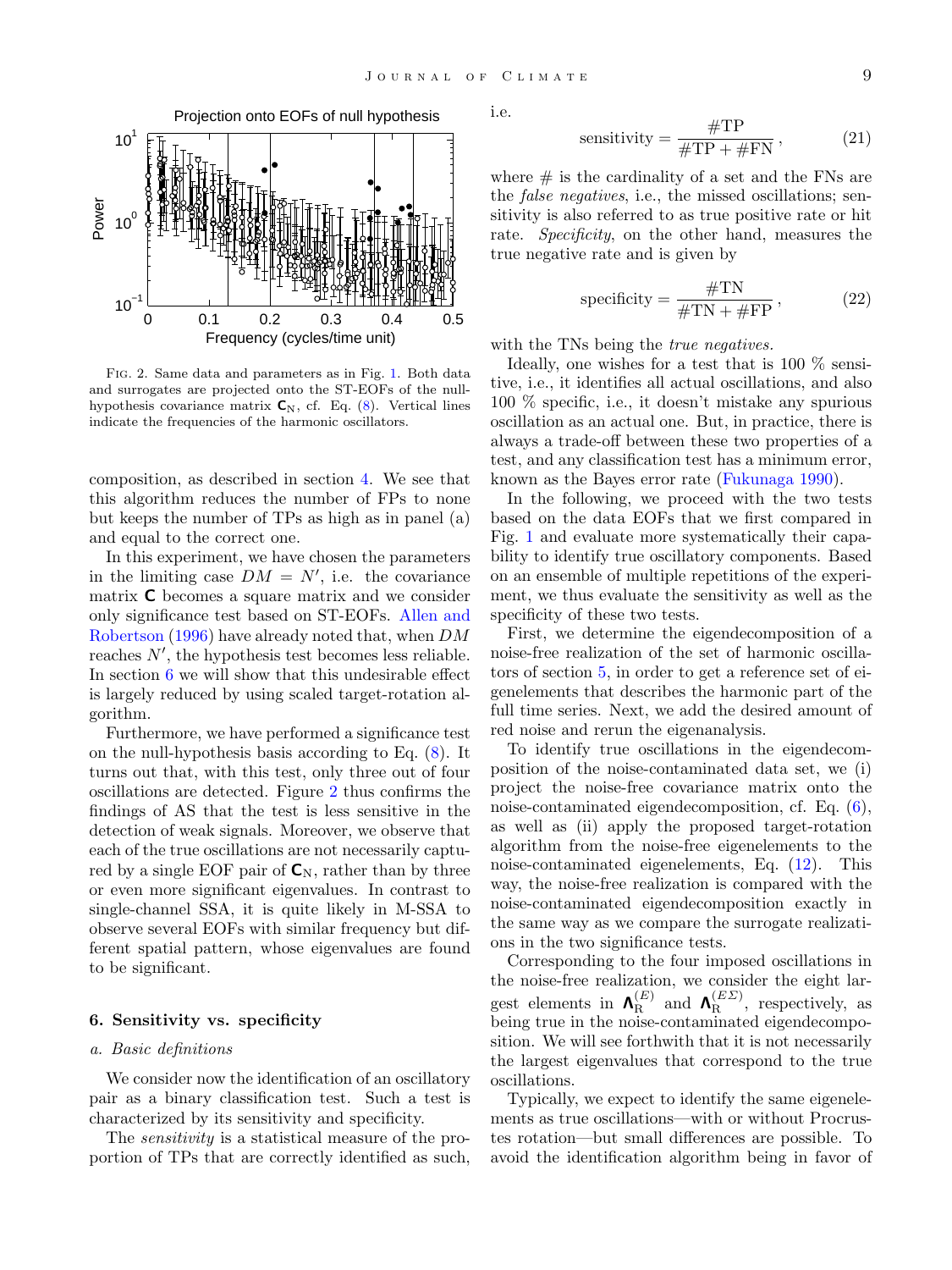

<span id="page-10-0"></span>Fig. 3. Detection of oscillatory pairs in a cluster of harmonic oscillators with observational red noise. (a) Specificity when using the classical projection algorithm (light line) and the scaled target-rotation algorithm (heavy line), both based on ST-EOFs; and (b) distribution of true oscillations. In both panels, rank order  $k$  is plotted on the abscissa. A total of 100 noise-contaminated data sets have been tested; the parameters are the same as in Fig. [1.](#page-8-1)

one of the two significance tests, we keep only those noise-contaminated realizations that give the same identification results.

Once we have classified the eigenelements of the noise-contaminated data set into true and spurious oscillations, we proceed with the two significance tests as in the previous section, cf. Fig. [1,](#page-8-1) and determine the number of TPs and FPs, #TP and #FP, respectively, from an ensemble of several repetitions of the experiment.

#### b. Artificial variance compression

In the example of section [5](#page-8-0) we have seen that the inclusion of eigenvalues, in addition to the EOFs, into the target rotation algorithm has reduced the number of FPs, in particular for higher-rank eigenvalues. For this near-singular case of the covariance matrix, i.e.  $DM = N'$ , the problem of artificial variance compression is exacerbated and M-SSA may yield, in the absence of suitable rotation, several FPs among the higher-rank EOFs. At the same time, all true oscillations have been correctly identified; that is the sensitivity is maximal.

The experiment is repeated 100 times and the specificity is plotted as a function of the rank order  $k$ in Figure [3a](#page-10-0). As expected, there is an enhanced rate of FPs, especially at higher-rank EOFs, and that, in turn, reduces the specificity in both cases. In the target-rotation algorithm, however, this undesirable effect has been largely reduced, and we show in the following subsections that the overall number of FPs does indeed not exceed the expected nominal level, according to the chosen significance level.

Figure [3b](#page-10-0) shows the distribution of true oscillations among the full spectrum of eigenvalues, as a fraction of the number of replicates of the test. As a consequence of the low signal-to-noise ratio, it turns out that the true oscillations are not necessarily attributed to the leading eigenvalues and that the eigenvalue rank order used originally by [Broomhead and](#page-20-0) [King](#page-20-0) [\(1986a](#page-20-0)[,b\)](#page-20-1) is, therefore, not a reliable method for separating signal from noise; this result provides additional motivation for using a Monte Carlo test against a red-noise process (cf. [Allen and Smith](#page-20-2) [1996;](#page-20-2) [Allen and Robertson](#page-20-3) [1996\)](#page-20-3). To compare the success of the latter type of test with that of a simple rankorder test, we determine the number of TPs in the set of the eight largest eigenvalues as well. This criterion implies, of course, knowledge of the correct number of true oscillations, and it thus avoids estimating a break in the eigenvalue spectrum.

In the following, we first examine in greater detail the reliability of the two tests based on the data ST-EOFs—with and without scaling of the ST-EOFs in different experimental settings. In particular, we consider the effect of modifying the number D of observed channels, the observation length  $N$ , and the window width  $M$ . Furthermore, we examine the effects of data compressions into PC. Finally, we compare the tests based on ST-EOFs with that based on T-EOFs.

#### c. Number D of observed channels

We first analyze the influence of the observed number of channels. In our experiment of a cluster of oscillators with uncorrelated observational red noise, we expect to improve the detection rate of shared oscillations as the number of channels—and hence the amount of information—increases, while at the same time the signal-to-noise ratio is enhanced.

Figure [4](#page-11-0) shows  $\#\mathrm{TP}$  and  $\#\mathrm{FP}$ , i.e. the average number of TPs and FPs, as a function of the number D of channels. An increase in D does indeed help the extraction of the signal from the noise, and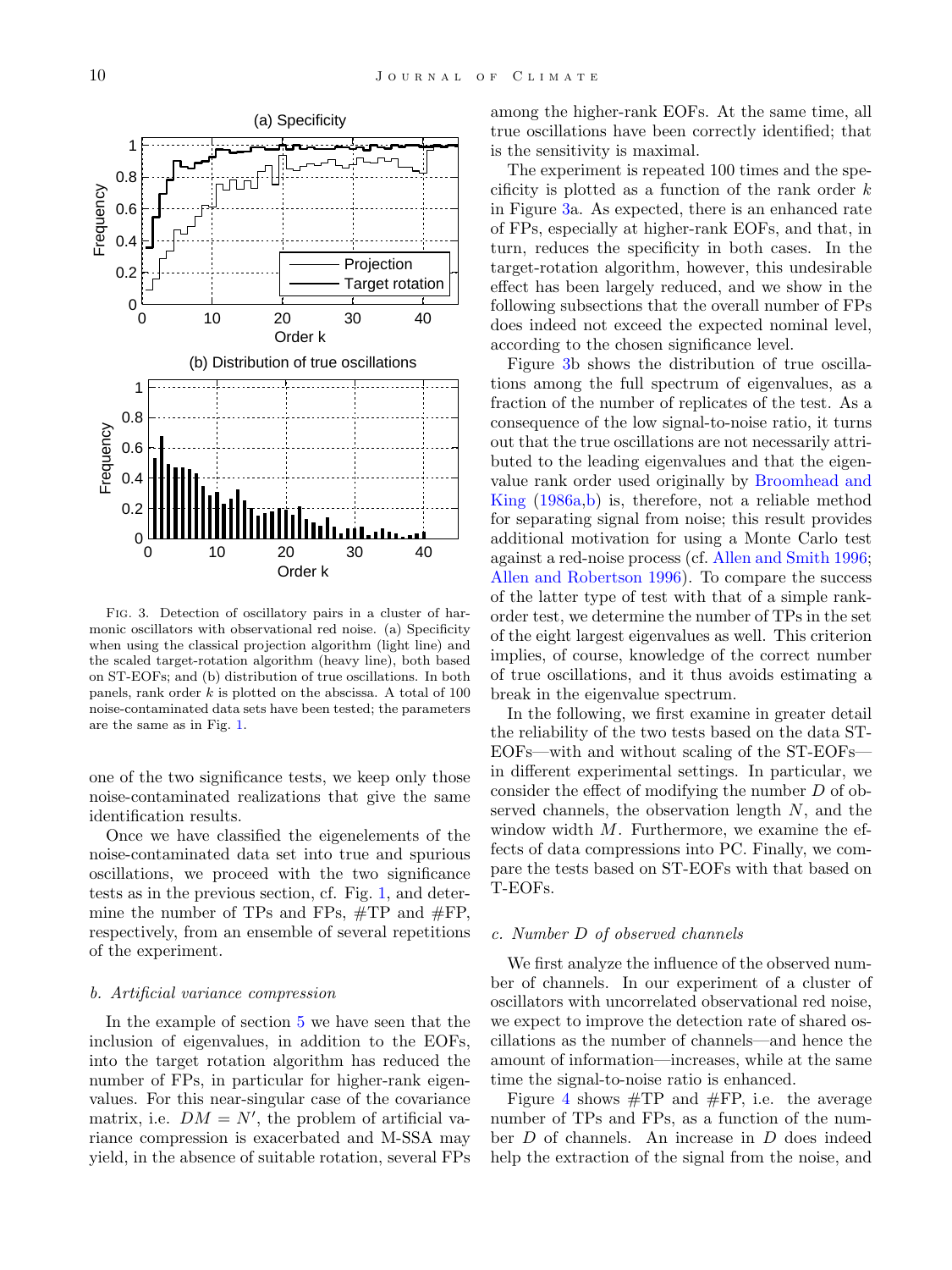

<span id="page-11-0"></span>Fig. 4. Detection of oscillations in a cluster of harmonic oscillators with observational red noise. The average number of true positives  $(\text{#TP})$  and false positives  $(\text{#FP})$  is plotted, along with the corresponding standard deviation (error bars), based on an ensemble of 50 repetitions of the experiment, as the number D of observed channels increases. The parameters  $M$  and  $N$  are the same as in Fig. [1.](#page-8-1) The dashed lines correspond to the unscaled target-rotation algorithm onto ST-EOFs and the solid lines to the scaled one. The former includes the projection algorithm as a special case for  $DM \leq N'$ . A black bar along the horizontal axis indicates the D-interval within which the covariance matrix **C** becomes rank-deficient,  $DM > N'$ . In addition, the average number of TPs within the set of the eight largest eigenvalues (heavy gray line), and the expected number of FPs according to the significance level (gray shaded area) are shown.

the number of TPs converges toward its maximum value, which is  $\max\{\#TP\} = 8$  in case of the four fundamental frequencies  $T = \{7.6, 5.0, 2.7, 2.3\}.$ 

The convergence occurs already for  $D = 5$ , while in single-channel SSA, i.e. for  $D = 1$  in the figure, only half of the oscillations have been identified. This result clearly illustrates the fact that M-SSA improves upon single-channel SSA by taking additional spatial information into account.

This improved detection rate, however, cannot be merely attributed to a concentration of oscillatory behavior in the largest eigenvalues alone. It turns out that no more than half of the eight largest eigenvalues are TPs (heavy gray line in Fig. [4\)](#page-11-0).

While the sensitivity of the test does grow with  $D$ , it is indispensable to keep the specificity high as well. Figure [4](#page-11-0) makes it clear that this is not the case for the projection algorithm, i.e. when  $DM \leq N'$ , in which the number of FPs (red dashed line) increases as well.

In particular, #FP greatly exceeds the number of expected FPs (gray shaded area), which equals the number of eigenvalues multiplied by the significance level. This excess of type-I error becomes more dramatic as one approaches the point at which the covariance matrix  $\overline{C}$  reaches rank deficiency,  $DM \leq N'$ . For  $DM > N'$ , i.e. the unscaled target-rotation algorithm, the number of FPs remains likewise high, and reaches nearly the number of TPs. This renders the test useless, since only half of the significant eigenvalues can be attributed to true oscillations.

It is only the inclusion of eigenvalue information into the scaled target-rotation algorithm that finally helps control this type-I error, with the average number of FPs (solid red line in Fig. [4\)](#page-11-0) now below the expected level of FPs over the entire range of D-values. We note that this algorithm has a slight tendency towards a more conservative behavior—a property that Procrustes methods have been often criticized for (e.g., [Paunonen](#page-21-23) [1997\)](#page-21-23)—but the detection rate remains comparable to that of the unscaled targetrotation algorithm. In particular, the scaled targetrotation algorithm would be the preferable choice with respect to the test's explanatory power.

To improve the detection of weak signals in the case of single-channel SSA, Paluš and Novotná [\(2004\)](#page-21-20) proposed a test on the regularity of the oscillatory modes rather than on their variance. Their significance test has a demonstrably enhanced sensitivity, but it is not clear whether it remains sufficiently specific as well; see, for instance Figs. 2 and 4 in Paluš and Novotná [\(2004\)](#page-21-20), with further "noise" EOFs becoming significant above the upper significance levels in the test on regularity. On the other hand, the frequency-pairing algorithm in their test is much less susceptible to the problem of artificial variance compression than the projection approach in Eq.  $(6)$ ; see again their Fig. 2, with the number of significant "noise" EOFs below the lower significance levels becoming largely reduced.

#### d. Length N of the observations

In the previous subsection we have seen that for the unscaled target-rotation algorithm, the specificity strongly depends on the ratio of the embedding dimension  $DM$  to the time series length N. It is the singular character of the covariance matrix  $C$  that enhances the artificial variance compression, and thus gives a high number of FPs in this algorithm. We examine next whether this undesirable property can be avoided when the observation length N considerably exceeds  $(D+1)M$  for fixed M.

For a fixed number D of channels, we have varied the observation length  $N$  and rerun the analysis as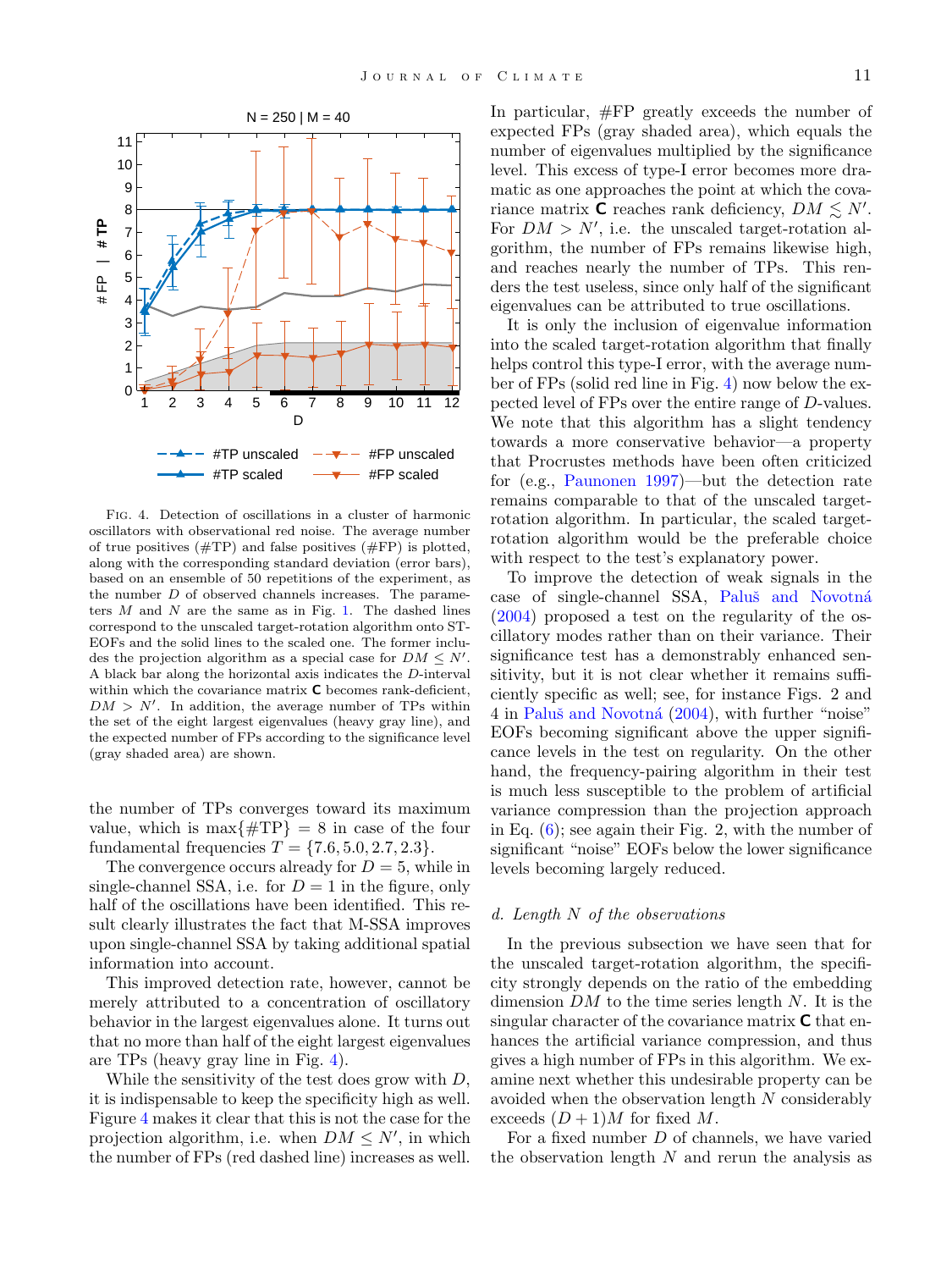



<span id="page-12-0"></span>FIG. 5. Same as Fig. [4](#page-11-0) but as a function of the length  $N$  of the observed time series.

<span id="page-12-1"></span>Fig. 6. Same as Fig. [4](#page-11-0) but as a function of the window length M.

before. Figure [5](#page-12-0) shows the average number of TPs and FPs for both the unscaled and scaled targetrotation algorithms.

On the one hand, we see that the sensitivity is enhanced as the observation length N increases and that #TP tends towards the maximum value for sufficiently large  $N$ . It is only for very short observations that it drops to much lower values.

On the other hand, #FP in the unscaled targetrotation algorithm remains much higher than expected, even for large N. The scaled target-rotation algorithm, though, helps control the type I-error over the whole range of N-values in the figure. In particular, the latter algorithm remains superior to the projection algorithm even in full-rank case of very large N. This comparison demonstrates that the extent to which the artificial variance compression influences the hypothesis test is difficult to predict, as already indicated by [Allen and Robertson](#page-20-3) [\(1996\)](#page-20-3).

#### e. Window length M

The length  $N$  of the observations and the number  $D$  of channels is usually specified by the experimental setting, but the window length  $M$  is a flexible parameter to be judiciously chosen by the data analyst. In its choice, we are usually confronted with the general trade-off between a high spectral resolution, on the one hand, and a high temporal resolution, on the other; the decision may depend, therewith, on the specific problem. Increasing the window length

increases the number of RCs as well, and M-SSA will provide then a more detailed spectral decomposition of the data set, while incurring the risk of an excessive number of FPs.

Figure [6](#page-12-1) shows the results of analyzing the same data set as in the previous subsections for various values of  $M$ . First of all, the figure shows a consistently high detection rate for both methods over a large range of M-values, with a slight decrease at small window length only. Note that a minimal window size of  $M \simeq 16$  is necessary to separate the four oscillators even in the noise-free reference case.

At the same time, we observe that the scaled target-rotation algorithm controls well type-I errors over the entire range of M-values in the figure. The projection algorithm for full-rank covariance matrices,  $M \leq 42$ , runs increasingly the risk of an excessive number of FPs as these matrices get closer to being singular, and the risk remains high in the unscaled target-rotation algorithm for rank-deficient covariance matrices,  $M \geq 42$ . Only at much larger values of  $M$  does the number of FPs diminish to the nominal level, a feature that strongly limits the choice of M.

#### <span id="page-12-2"></span>f. The effects of data compression

In the M-SSA analysis of high-dimensional data, it is common practice to perform first a conventional PCA analysis and to retain only a subset of leading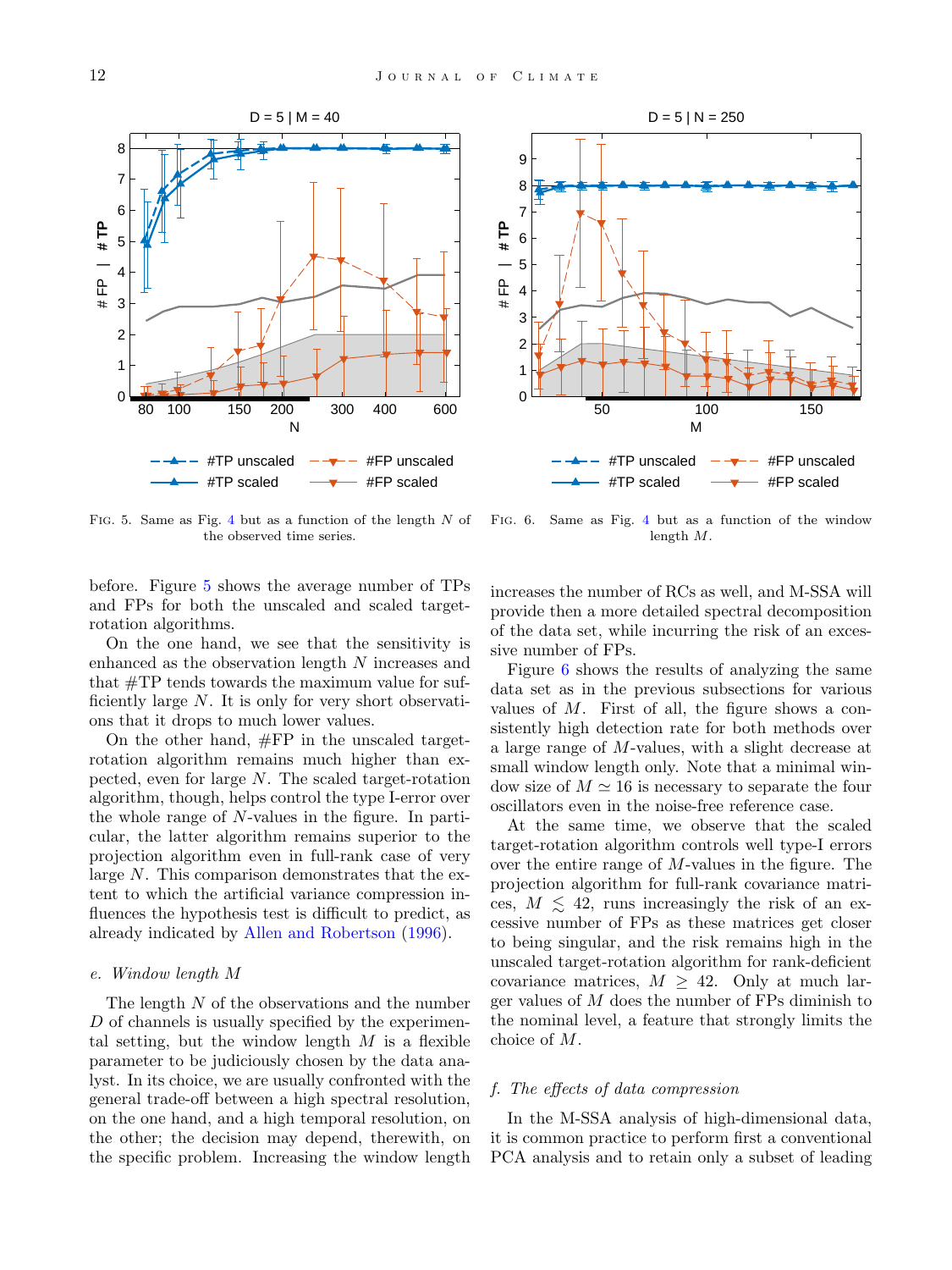PCs for the subsequent M-SSA analysis. This preprocessing is meant to reduce the number of input channels and the computational cost, while retaining a large fraction of the total variance. Usually a small number L of channels is kept, no matter how large the data set [\(Dettinger et al.](#page-20-10) [1995;](#page-20-10) [Allen and Robert](#page-20-3)[son](#page-20-3) [1996;](#page-20-3) [Robertson](#page-21-24) [1996;](#page-21-24) [Ghil et al.](#page-21-1) [2002b\)](#page-21-1); see also [\(Moron et al.](#page-21-25) [1998,](#page-21-25) Table 1). Since the resulting PCs are pairwise uncorrelated at zero lag, the M-SSA results can be simply tested against independent  $AR(1)$ processes, cf. section [3](#page-4-2) herein.

Even though the transformation to conventional PCs turns out to be a helpful preprocessing step in the M-SSA analysis, its implications for the properties of the subsequent signal detection are rather complex. Given that the signal of interest involves typically only a small fraction of the total variance, we would expect it to show up only among the spatial EOFs (S-EOFs) with relatively small variance, while the leading S-EOFs might capture other large-scale effects. In this respect, the prior transformation to PCs could interfere with the detection of weak signals.

To study the implications of this type of preprocessing, we increase the number of observed channels in the previous example of a cluster of harmonic oscillators to  $D = 250$  and reduce at the same time the observation length to  $N = 130$ . The parameter  $\gamma$ for the  $D$  superimposed  $AR(1)$  processes is randomly drawn from the interval  $\gamma \in [0, 0.95]$ , but we introduce at the same time correlations between all of them. That is, instead of adding independent noise realizations to each of the observed channels, we set the lag-0 covariance matrix  $W$  of the noise part to fit a Toeplitz structure, with  $\mathbf{W}_{ij} = \kappa^{|i-j|}$  and  $\kappa = 0.5$ .

These correlations between channels are meant to simulate the effect of spatial correlations in a randomly perturbed spatio-temporal process and, given our choice of  $\kappa$ , we expect the noise part to dominate the prior PCA analysis.

Figure [7](#page-13-0) illustrates the implications of a transformation of the input channels to conventional PCs. The variance that is captured by the L leading S-EOFs increases monotonically, as expected, as the number L of S-EOFs increases. Usually, one selects a good trade-off between a low number of components and a high fraction of the variance they capture, before proceeding to the M-SSA analysis.

Although the S-EOFs provide an efficient representation of the spatial aspects of the signal's variance, potentially important information about a possibly weak signal in the time domain may be missed. To illustrate this limitation, we project the reference signal—that is the cluster of harmonic oscillators wit-



<span id="page-13-0"></span>Fig. 7. Fraction of the total variance (heavy solid line) that is captured by the  $L$  leading S-EOFs of a conventional PCA analysis. The statistical experiment is similar to that in Fig. [4;](#page-11-0) it consists in a cluster of harmonic oscillators with spatial correlated observational red noise, but the number  $D =$ 250 of observed channels is much larger and the observation length is  $N = 130$ . Furthermore is shown the variance of the noise-free oscillators alone that is captured by the L leading S-EOFs (light solid line), and the variance ratio between the noise-free and the full signal (dashed line). All values are averaged over 50 realizations of the experiment.

hout noise—onto the same S-EOFs, and determine its variance as well (light solid line in the figure).

The variance of the reference signal increases monotonically with  $L$ , like that of the full signal, but the variance ratio between the reference and the full signal (dashed line) decreases markedly as L is reduced to values typically used in the type of preprocessing discussed herein; as a consequence, when  $L \leq 4$ , the signal-to-noise ratio is nearly half of its value at  $L = N = 130.$ 

These effects have been further emphasized by the fact that the oscillations in our statistical experiment have random initial phases and that the PCA analysis is not taking this phase information into account. A similar negative effect is likewise possible in the detection of traveling oscillatory patterns, e.g. when having to rely on regionally averaged data, such as the SST data in section [7.](#page-15-0)

After the above preprocessing and retention of L leading conventional PCs, we next evaluate the detection rate of the subsequent M-SSA analysis. As before, we determine a set of reference ST-EOFs that correspond to oscillatory modes in order to identify true oscillatory behavior in the full signal's ST-EOFs. To account for the projection of the full signal onto S-EOFs, we project the noise-free reference signal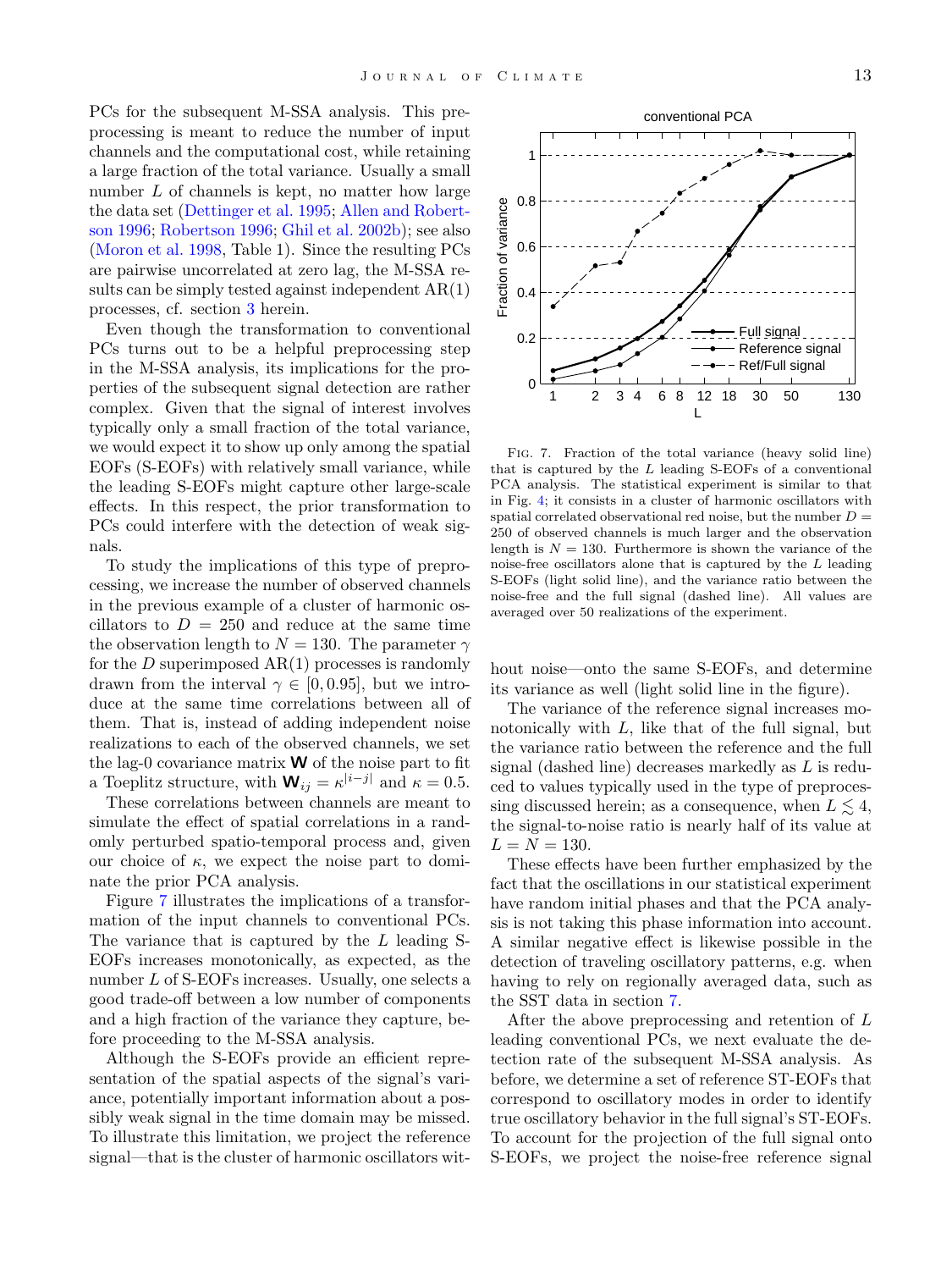

<span id="page-14-0"></span>Fig. 8. Same as Fig. [4](#page-11-0) but as a function of the number L of retained PCs from a conventional PCA analysis in Fig. [7.](#page-13-0) Note that we only show the results for the scaled target rotation.

onto the same subspace as well and derive reference ST-EOFs from the M-SSA analysis of the corresponding PCs. Here we focus only on the scaled targetrotation algorithm and determine TPs and FPs in an ensemble of 50 repetitions of the experiment.

Figure [8](#page-14-0) is similar to Figs. [4–](#page-11-0)[6](#page-12-1) and it shows the number of TPs and FPs as a function of L. It turns out that the detection rate, #TP (heavy solid line), is best for large  $L$ , and that it does reach its optimal value in this limit. On the other hand, as the data set is compressed into a decreasing number of PCs, the detection rate drops very markedly. This marked drop is comparable to that of Fig. [4,](#page-11-0) where  $D$ , the number of observed channels, affects the detection rate in a similar way.

In conclusion, we have seen that a compression of the data set into a few leading PCs can strongly influence the capability of M-SSA to extract weak but significant signals. In particular, in the presence of other high-variance components, such preprocessing may reduce substantially the signal-to-noise ratio.

When the number of channels  $D$  exceeds the length N of the data set,  $D > N$ , we rely here on PCA as a transformation of the data set into a set of  $L = N$ pairwise uncorrelated PCs; see, for instance, Fig. A1 in [Ghil et al.](#page-21-1) [\(2002b\)](#page-21-1). Doing so preserves the total variance, but helps reduce computational costs.

Although it would be theoretically possible to perform M-SSA on the full set of D channels via the complementary eigendecomposition of the reduced covariance matrix (cf. section [2\)](#page-2-0), it is computationally more efficient and numerically stabler to perform the subsequent varimax rotation on ST-EOFs of length  $LM$  rather than  $DM$ , given that often  $L = N \ll D$ . To which extent, however, the superimposed spatial structure of the S-EOFs will affect the spatio-temporal structure of the varimax-rotated ST-EOFs so obtained is left for future studies.

#### g. Significance test on T-EOFs

So far, we have only focused on the two significance tests that are based on the unscaled and scaled target-rotation of ST-EOFs, respectively, in the two cases of a full-rank and a rank-deficient covariance matrix. In the latter case, we will compare those results now with that of the two tests that are based on the unscaled and scaled target-rotation of T-EOFs; cf. section [4.](#page-5-0)

Since no cross-channel covariance information is taken into account in the two tests on T-EOFs, we first transform the input channels into spatial PCs. As already discussed, this helps eliminate cross correlations at lag zero, but correlations at other time lags may remain and influence the tests on T-EOFs. To compare its reliability with that of the two tests on ST-EOFs, we consider correlated noise, as in the previous subsection, with the noise coupling strength set to  $\kappa \geq 0$ .

Figure [9](#page-15-1) shows the number of TPs and FPs as a function of  $\kappa$ , for the two unscaled target rotation algorithms onto ST-EOFs and T-EOFs. Note that the latter case equals that of a projection onto T-EOFs as proposed by [Allen and Robertson](#page-20-3) [\(1996\)](#page-20-3), cf. Eq.  $(14)$  herein. The parameters N, M, and D are chosen to emphasize the severity of the problem of artificial variance compression: e.g., by taking  $DM \lesssim N'.$ 

For uncorrelated noise,  $\kappa = 0$ , both tests are likewise susceptible to this problem and show an enhanced number of FPs. As the noise coupling strength increases,  $\kappa > 0$ , the FP rate of the test on ST-EOFs starts to decrease and reaches its nominal level at sufficiently strong coupling,  $\kappa \gtrsim 0.4$ . The FP rate of the test on T-EOFs, however, starts to increase even further as the coupling strength increases, and the test completely fails to distinguish true oscillations from spurious ones, i.e. the number of FPs largely exceeds that of the TPs, which renders the test meaningless.

The scaled target-rotation algorithm, on the other hand, clearly helps reduce the number of FPs not only in the test on ST-EOFs, but also in the test on T-EOFs, as shown in Fig. [10.](#page-15-2) When the coupling is weak,  $\kappa \leq 0.1$ , both tests show an FP rate that is close to the nominal level now. Still, only the test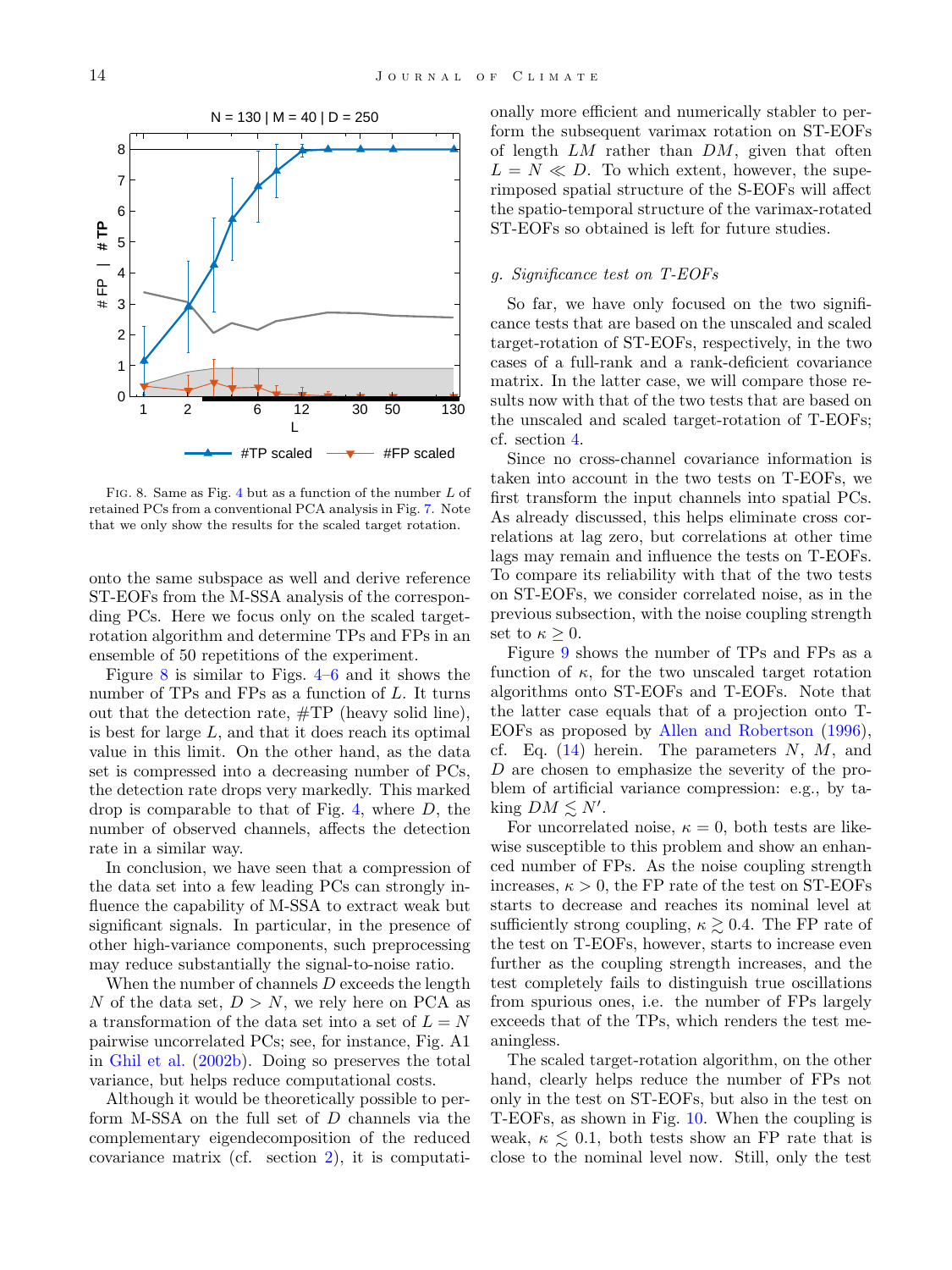



<span id="page-15-1"></span>Fig. 9. Same as Fig. [4](#page-11-0) but as a function of the coupling strength  $\kappa$  between the individual AR(1) processes. The solid lines correspond now to the unscaled target rotation onto ST-EOFs and the dashed lines to projecting onto T-EOFs, cf. Eq. [\(14\)](#page-6-2).

on ST-EOFs is able to keep its FP rate below the nominal level as the coupling strength increases even further,  $\kappa \gtrsim 0.2$ , while the test on T-EOFs once again looses its discriminant power as  $\kappa$  increases. The TP rate at weak coupling is likewise high in both tests, although it does drop faster in the test on T-EOFs as the noise coupling increases.

In conclusion, the null hypothesis test that is based on the scaled target-rotation algorithm of ST-EOFs provides the most reliable results also for the case of a rank-deficient covariance matrix,  $DM > N'$ , and clearly outperforms the two tests that are based on T-EOFs in the presence of cross correlations. Since no cross-channel covariance information is retained in T-EOFs, cross correlations may reduce the discriminant power of the corresponding tests, even though the input channels have been transformed into spatial PC.

#### <span id="page-15-0"></span>7. An application to North Atlantic data

The SODA reanalysis data set [\(Giese and Ray](#page-21-9) [2011,](#page-21-9) version 2.2.4) provides monthly SST fields over the 138-yr interval 1871–2008. The SST, following [Feliks et al.](#page-20-6) [\(2011\)](#page-20-6), is taken equal to the temperature in the upper 5 m of the ocean.

The analysis here is for the Gulf Stream region  $(30^{\circ}-50^{\circ}N, 76^{\circ}-35^{\circ}W)$  that includes the Cape Hat-

<span id="page-15-2"></span>Fig. 10. Same as Fig. [9](#page-15-1) but for the scaled target rotation. The solid lines correspond to the rotation onto ST-EOFs, cf. Eq. [\(11\)](#page-6-1), and the dashed lines to the rotation onto T-EOFs, cf. Eq.  $(15)$ .

teras and the Grand Banks sub-regions. [Feliks et al.](#page-20-6) [\(2011\)](#page-20-6) identified in either one or both of these two regions, interannual spectral peaks of 8.5 yr, 4.2 yr and 2.8 yr. As discussed in the Introduction, these peaks are similar to those found in the NAO index  $(Gámiz-Fortis et al. 2002; Paluš and Novotná 2004;$  $(Gámiz-Fortis et al. 2002; Paluš and Novotná 2004;$  $(Gámiz-Fortis et al. 2002; Paluš and Novotná 2004;$  $(Gámiz-Fortis et al. 2002; Paluš and Novotná 2004;$ [Feliks et al.](#page-21-11) [2013\)](#page-21-11); hence the possibility of shared mechanisms between the ocean and atmosphere in the North Atlantic basin is worth examining further.

We include, therefore, in our analysis atmospheric SLP data that covers the North Atlantic region (25◦– 80◦N, 80◦W–33◦E), taken from the 20CRv2 reanalysis project [\(Compo et al.](#page-20-5) [2011\)](#page-20-5) in the same 138-yr interval. The SST and SLP data fields are first converted into anomalies, i.e. we remove at each grid point the average value over the 138-yr interval. To account for geographical variations in the grid-size resolution, we further multiply each grid point by the cosine of its latitude.

In the present analysis, we focus on interannual variability only and subsample the data in time with an annual sampling rate. The latter step implies a low-pass filtering of the monthly data with a Chebyshev type-I filter from which we take all the July values; see [Feliks et al.](#page-21-11) [\(2013\)](#page-21-11) for details.

To combine the annual SST and SLP anomalies into a joint M-SSA analysis, we further normalize each field to unit variance and concatenate all chan-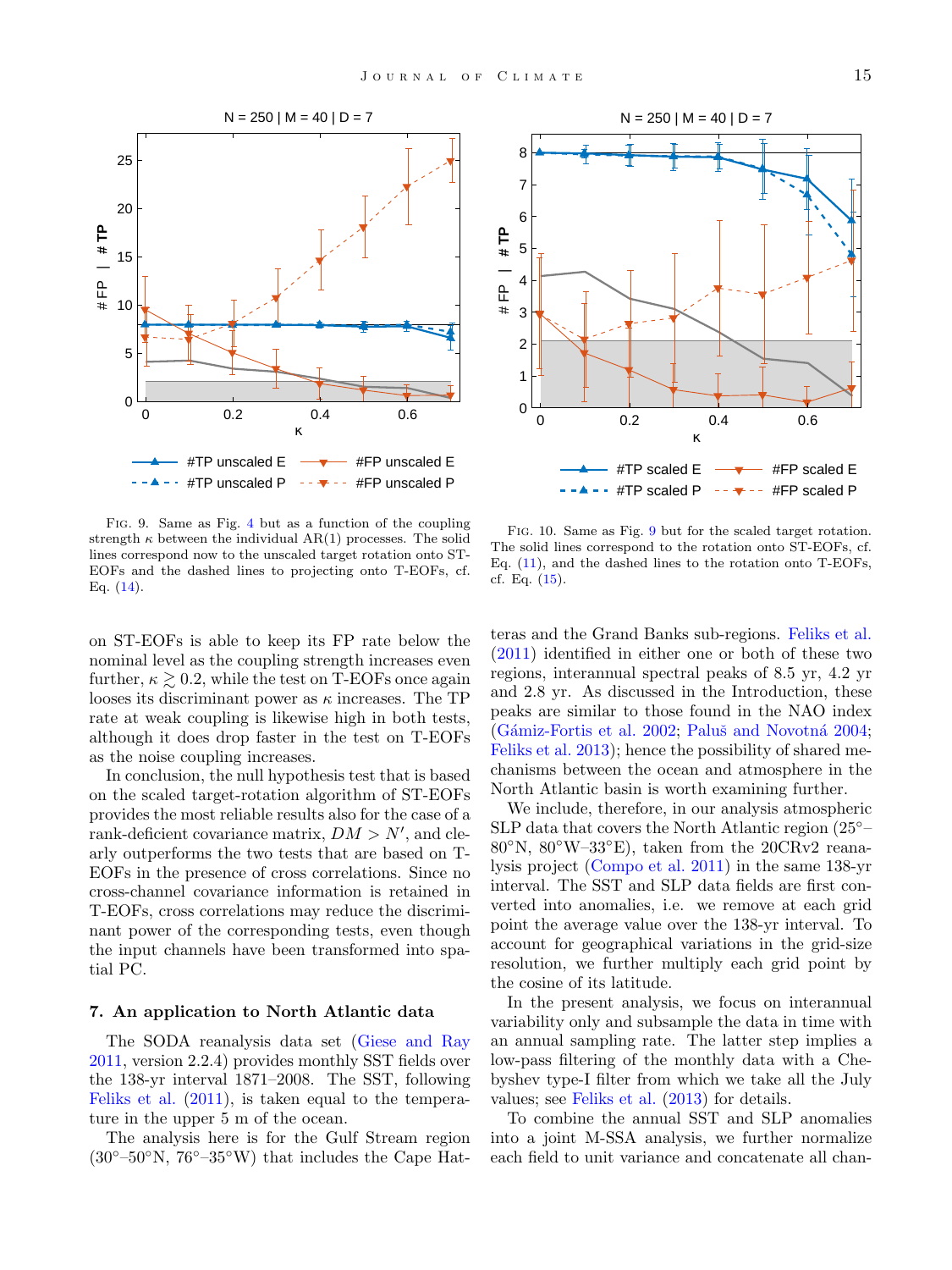

<span id="page-16-0"></span>Fig. 11. Spectral properties of North Atlantic SST and SLP anomaly fields from a joint M-SSA analysis for the interval 1871–2008, with a window length of  $M = 40$  yr; the subsequent varimax rotation uses ST-EOFs 4–30, while ST-EOFs 1–3 are excluded from the rotation since they are distinct from the others and not degenerate. (a) The estimated variance in each mode is shown as black dots, plotted as a function of their corresponding frequency. Lower and upper ticks on the error bars correspond to the 1% and 99% quantiles of a Monte Carlo test that uses the scaled target-rotation algorithm of ST-EOFs; the test ensemble has 2000 members. (b) Significance test on the T-EOFs of the reduced covariance matrix of the null hypothesis, using the same set of surrogate data; note that  $LM \gg N'$ . (c) Low-frequency variability of the spatially averaged SST and SLP anomalies from a reconstruction with ST-EOFs 1–3.

nels into a single large trajectory matrix. The resolution in time and space gives a total of  $D = 24$  173 channels of length  $N = 138$  yr, from which we finally derive  $L = 138$  PCs as input channels for our M-SSA analysis, as described in section [6](#page-9-0)[f.](#page-12-2)

Figure [11a](#page-16-0) shows the M-SSA results—together with the significance level from a test against a null hypothesis of pure noise, as derived from the scaled target-rotation algorithm of ST-EOFs. It turns out that five eigenvalues exceed the significance level of 99% in the interannual frequency band: the largest eigenvalue, which can be attributed to a trend component, and two oscillatory pairs at period lengths of 2.7 yr and 2.2 yr, respectively.

A significance test that is based on the T-EOFs of the null-hypothesis covariance matrix confirms these findings, cf. Fig. [11b](#page-16-0). The probability to observe five or more excursions above the 99% quantile, as given by the binomial distribution, is approximately 1.3%. This probability means that, even without any prior knowledge of the underlying dynamics and the frequencies of interest, we can still reject the null hypothesis at a significance level that is only marginally lower than 99%.

It appears that the low-frequency variance in EOFs 1–3 dominates the entire spectrum and that the significance levels for the adjacent frequencies are likely, therefore, to be overestimated; i.e., EOFs 6-7 at a frequency of 0.05 year<sup>-1</sup> appear below the 15% quantile. Removing the leading components from the significance test could thus help reduce the bias in the AR(1) parameter estimation toward the strong trend components. In a composite test, we hence exclude not only EOFs 1–3 from the parameter estimation of the  $AR(1)$  null hypothesis, but also the two oscillatory pairs that we found to be significant at the periods 2.7 yr and 2.2 yr, respectively.

Figure [12](#page-17-1) shows the updated significance levels against a composite null hypothesis. In particular, at frequencies of  $\leq 0.2$  cycles/yr, the AR(1) null hypothesis gives a considerably better fit to the remainder on the ST-EOFs. It turns out that we obtain an additional 7.7-yr mode in EOFs 4-5, which becomes significant in both tests now, apart from the seven EOFs that we had excluded from the significance test (target dots in the figure). This result is not surprising, as the probability to observe two or more such random excursion out of the remaining 129 EOFs is very likely, i.e. 37% at a 99% significance level, according to a binomial distribution; see also AS and the appendix therein. Without further evidence, the information from the two significance tests is therefore not sufficient to draw conclusions about the presence of such a 7.7-yr mode.

In the present case, however, we have prior reason to focus on a 7–8-yr frequency band. [Feliks et al.](#page-20-6) [\(2011\)](#page-20-6) identified significant oscillatory modes with periods of 8.5 yr and 10.5 yr in the SST field of the Cape Hatteras and Grand Banks region, respectively, and have shown that these modes spinup in an atmospheric model and become synchronized with a simulated NAO index.

These authors have also shown that the spatiotemporal pattern of the 8.5-yr mode shares certain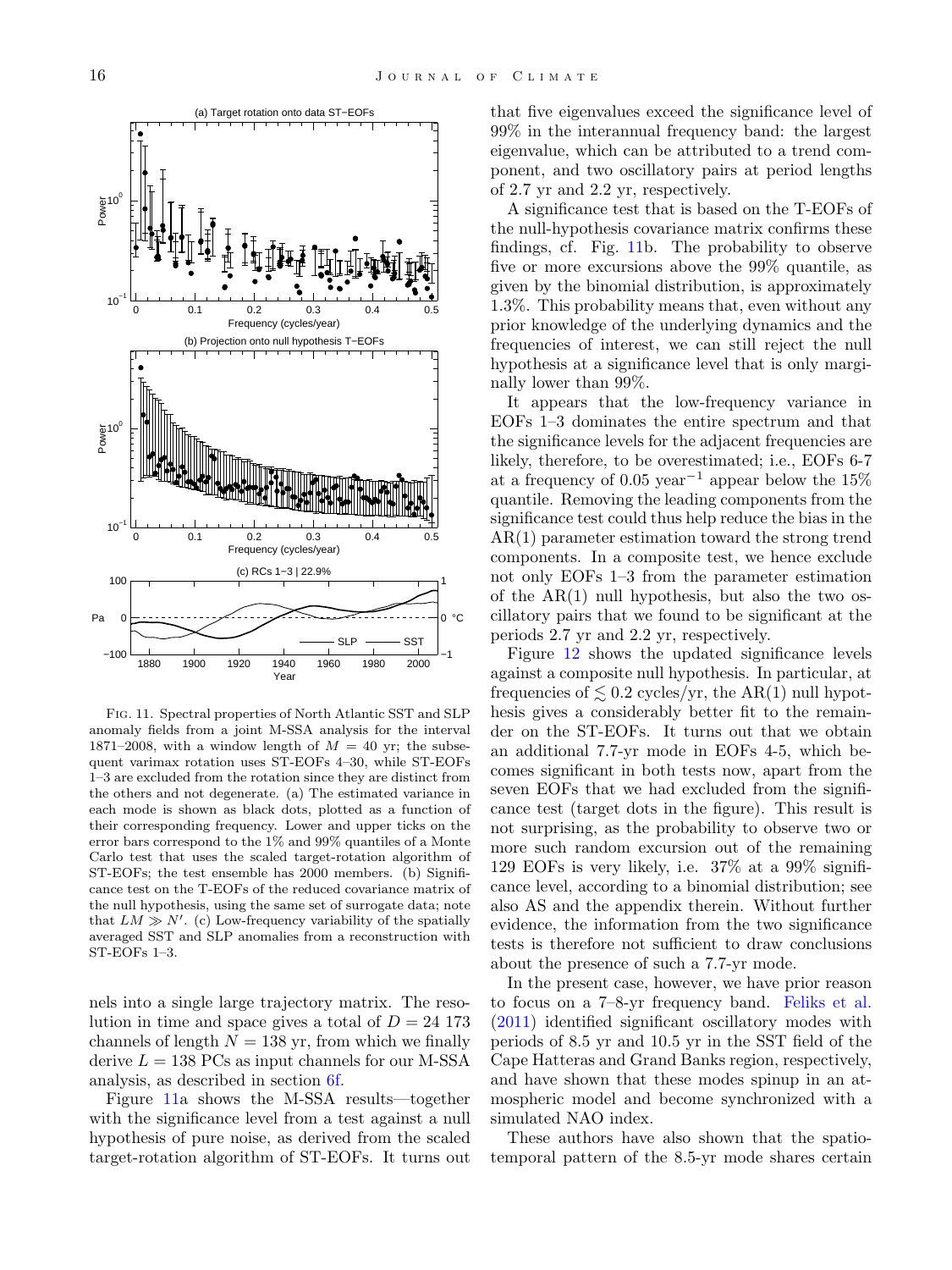

<span id="page-17-1"></span>Fig. 12. Same as Fig. [11](#page-16-0) but with the significance level derived from a test against a composite null hypothesis of seven ST-EOFs plus AR(1) noise. The seven ST-EOFs (target dots) correspond to the trend, ST-EOFs 1–3, and two oscillatory pairs at a period of 2.7 yr and 2.2 yr, respectively.

features with the so-called gyre mode [\(Jiang et al.](#page-21-27) [1995\)](#page-21-27) that has a dominant 7–8-yr peak across a hierarchy of ocean models [\(Speich et al.](#page-21-28) [1995;](#page-21-28) [Chang](#page-20-11) [et al.](#page-20-11) [2001;](#page-20-11) [Ghil et al.](#page-21-29) [2002a;](#page-21-29) [Dijkstra and Ghil](#page-20-12) [2005\)](#page-20-12). It is the modeling evidence in [Feliks et al.](#page-20-6) [\(2011\)](#page-20-6) combined with that obtained due to the markedly improved discriminant power of the present significance test that provides the requisite, stronger evidence for the existence of such a joint mode in the analyzed SST and SLP data.

Relatively small discrepancies between the earlier frequency results of [Feliks et al.](#page-20-6) [\(2011\)](#page-20-6) and the present ones might be due to the shorter duration of the SODA reanalysis used there, which was of only 50 yr in [Carton and Giese](#page-20-4) [\(2008,](#page-20-4) version 2.0.2-4), as well as the absence of a subsequent varimax rotation toward unimodal ST-EOFs in the previous analysis. We have further analyzed the SST and SLP anomalies separately and the results support the existence of similar 7.7-yr, 2.7-yr, and 2.2-yr modes common to both of the fields (not shown).

Figure [13](#page-18-0) shows the reconstruction of the SST and SLP anomaly fields from the three oscillatory modes found to be highly significant. In the SST anomalies (upper panels), we observe in all three modes a concentration of small areas of high variance and of alternating sign along the Gulf Stream front. This spatial structure yields a weaker vs. a stronger meandering of the eastward jet in the opposite phases of each mode, while the resulting deflection from the mean Gulf Stream position is largest in the 7.7-yr mode.

In the SLP anomalies (lower panels), we observe a clear dipole structure in all three modes. In both the 7.7-yr and 2.2-yr mode, this dipole has a meridional orientation, with the two extrema that appear near the Iceland low and the Azores high, respectively. The phase alternation in these two modes thus leads to a weaker vs. a stronger meridional SLP gradient. In the 2.7-yr mode, the dipole structure is tilted and it is oriented southwest-to-northeast. Hence, this oscillatory mode contributes to a a tilt of the total SLP pattern in that direction. In all three oscillatory modes, we are thus led to the conclusion that the variability in the Gulf Stream region is probably linked to variability in the NAO.

Finally, to compare our analysis of the full SST field in the Gulf Stream region with that of a simple univariate analysis of regionally averaged indicators, we have further analyzed the mean SST field, as well as the leading PC of the same region, in a singlechannel SSA analysis. It turns out that in both cases, apart from a low-frequency component of high variance, no further oscillatory modes are found to be significant at the 99% level.

In the single-channel SSA analysis of the mean SLP anomalies, as well as the leading PC of the North Atlantic region, oscillatory modes similar to the three modes discussed are found to be significant, but only at a lower, 97.5% level. The single-channel SSA results thus confirm our findings of possibly negative effects of data compression on the detection of weak signals; these results clearly demonstrate, therewith, the advantages of a full multichannel spectral analysis vs. that of a simple scalar indicator.

#### <span id="page-17-0"></span>8. Summary

In numerous applications, multichannel singular spectrum analysis (M-SSA) has proven an efficient tool for the identification of regular behavior in highdimensional data [\(Ghil et al.](#page-21-1) [2002b,](#page-21-1) and references therein). Since M-SSA, like single-channel SSA [\(Vautard and Ghil](#page-21-2) [1989\)](#page-21-2), can generate oscillatorylooking patterns from pure noise, Monte-Carlo type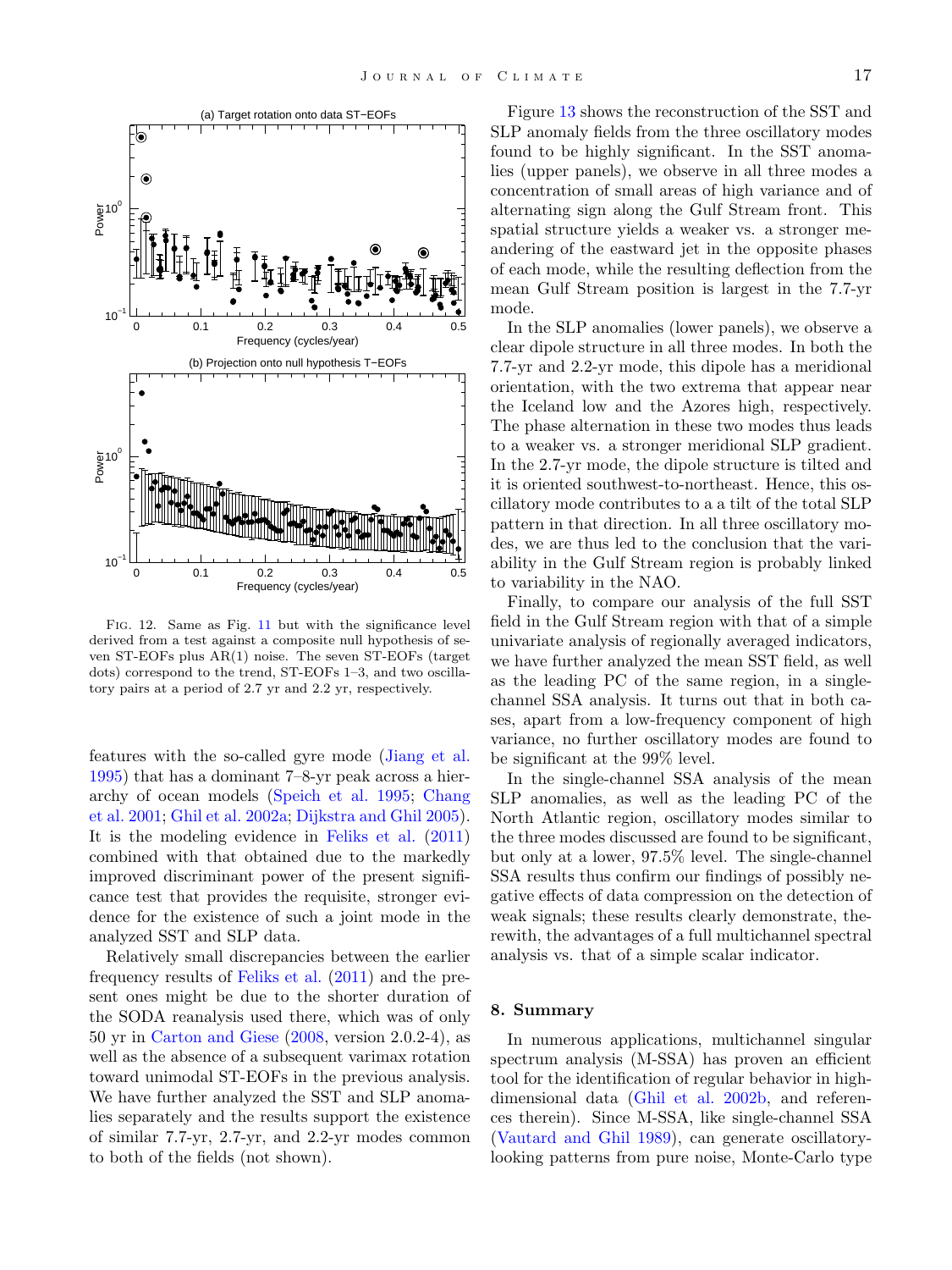

<span id="page-18-0"></span>Fig. 13. Reconstruction of SST and SLP anomalies from the oscillatory modes with 7.7-yr, 2.7-yr, and 2.2-yr periods. In each mode, the leading spatial EOF from a classical PCA analysis is shown in color and transformed back into physical units. (a–c) SST field reconstruction in the Gulf Stream region, with contour lines that correspond to the mean SST field; contour interval is 2◦C. (d–f) SLP field reconstruction in the North Atlantic region, with contour lines that correspond to the mean SLP field, i.e. solid and dashed lines are positive and negative differences from 1013.25 hPa, respectively; contour interval is 200 Pa. Extreme values (max and min) are given in the legend of each panel. Meteorological stations located in the Azores and Iceland are typically used to define an NAO index, and they are indicated as points A and B, respectively, in panel (d).

tests have been developed to provide objective criteria for its significance [\(Allen and Smith](#page-20-2) [1996;](#page-20-2) [Allen](#page-20-3) [and Robertson](#page-20-3) [1996\)](#page-20-3). In the present paper, we have proposed several ways of improving such tests and studied their performance as a function of various parameters, such as the number D of observed channels, the length  $N$  of the time series, and the window parameter M.

We have shown that straightforward Monte Carlo tests for M-SSA are more likely to fail as the embedding dimension  $DM$  reaches the length  $N$  of the observed time series. We introduced here Procrustes target rotation into the M-SSA setting and showed that it markedly improves the discriminant power of Monte Carlo–type tests by reducing the risk of type-I errors, while maintaining their sensitivity.

Our M-SSA analysis relied on varimax-rotated ST-EOFs [\(Groth and Ghil](#page-21-10) [2011\)](#page-21-10) and we have shown that, in particular, the scaled target-rotation algorithm of ST-EOFs provides a robust significance test for both full-rank and rank-deficiant covariance matrices. In the latter case, it clearly outperforms the test based on T-EOFs of a reduced covariance matrix, as proposed by [Allen and Robertson](#page-20-3) [\(1996\)](#page-20-3), especially in the presence of cross correlations.

We have further shown the limitations of preprocessing large data sets via data compression onto a few leading S-EOFs by means of a conventional PCA analysis in the M-SSA setting, i.e. when the goal is the detection of weak but significant signals in the space-time domain by M-SSA. Once a certain part of the time series has already been identified as signal, we have further proposed a generalization of the single-channel SSA composite test of [Allen and](#page-20-2) [Smith](#page-20-2) [\(1996\)](#page-20-2) to M-SSA.

The evaluation of the methods was carried out at first in an idealized experiment using a cluster of harmonic oscillators with observational red noise. The perturbing noise is generated by the same class of AR(1) processes as the one used in the null hypothesis, hence there is no formally erroneous specification of the latter.

The end-to-end testing algorithm that results from these various comparisons is summarized in Appendix B. We applied this algorithm—along with the new varimax rotation methods introduced and tested herein—to the analysis of interannual variability in the North Atlantic basin. This analysis combined the SST field in the Gulf Stream region that includes Cape Hatteras and the Grand Banks with the SLP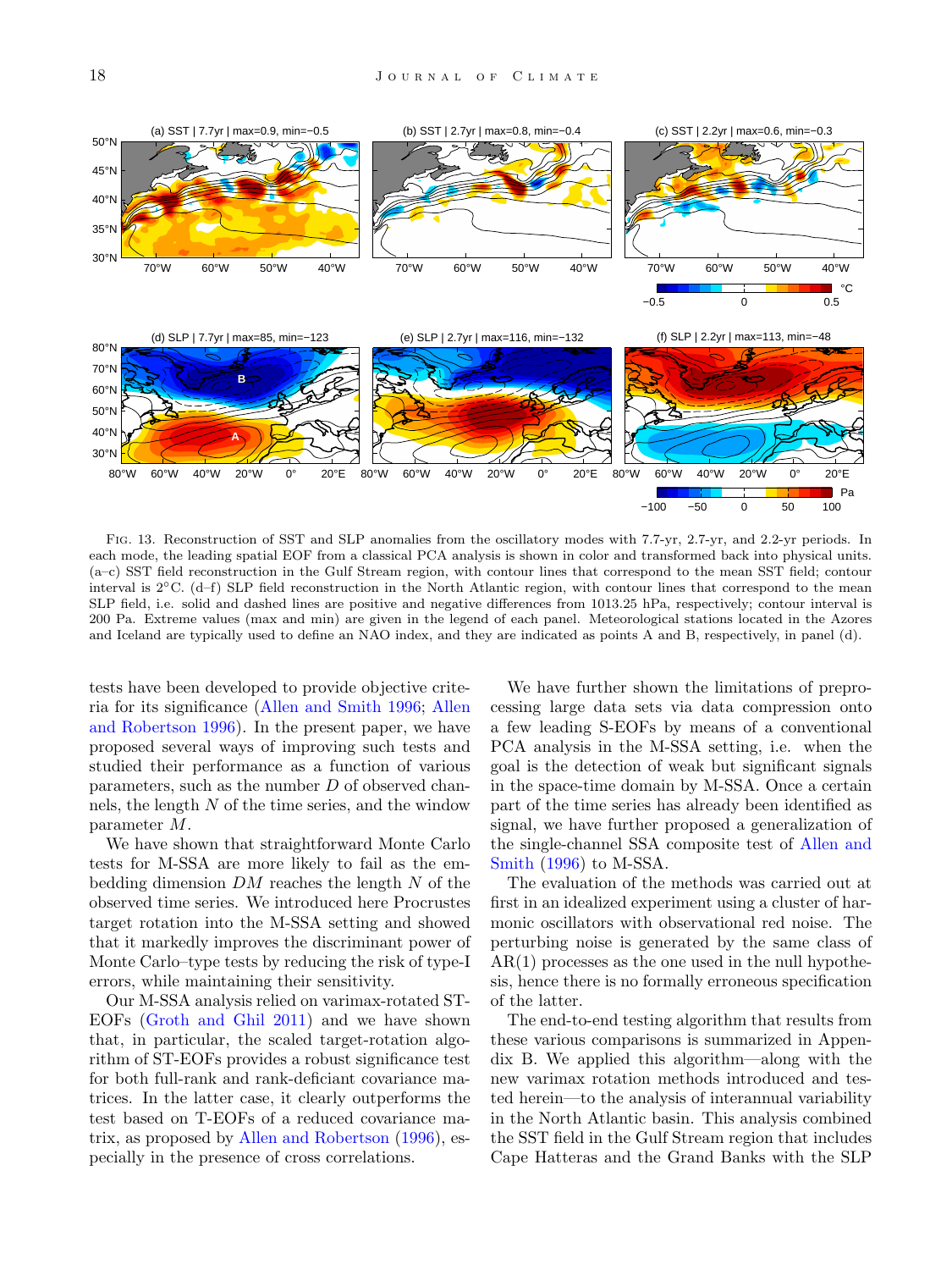field over the entire North Atlantic basin. Given the more refined spectral results of varimax-rotated ST-EOFs and the improved discriminant power of our modified Monte Carlo test, we have been able to provide even stronger evidence for shared mechanisms between the Gulf Stream region and the North Atlantic Oscillation in the interannual frequency band.

Acknowledgments. We would like to thank Yizhak Feliks, Dmitri Kondrashov and Andrew W. Robertson for helpful suggestions. AG was supported by a post-doctoral fellowship of the Groupement d'Intérêt Scientifique (GIS) "Réseau de Recherche sur le Développement Soutenable" (R2DS) of the R´egion Ile-de-France while at the Ecole Normale Supérieure in Paris. AG and MG both received support from NSF grants DMS-1049253 and OCE-1243175, as well as from ONR's Multidisciplinary University Research Initiative (MURI) grant N00014-12-1-0911.

#### APPENDIX

#### A. Varimax rotation of ST-EOFs

The common idea of so-called simple-structure rotations is to find a rotation that simplifies the interpretation of the eigenvectors and that reduces mixture effects. There are several ways to quantify the simplicity of an eigenvector's structure [\(Richman](#page-21-17) [1986\)](#page-21-17). Varimax rotation attempts to find an orthogonal rotation  $\mathbf{E}^* = \mathbf{E} \mathbf{T}_V$  that maximizes the variance of the squared elements [\(Kaiser](#page-21-19) [1958\)](#page-21-19).

In PCA with  $M = 1$ , the functional of the eigenvectors one wishes to maximize is

$$
V_1 = \sum_{k=1}^{S} \left\{ \frac{1}{D} \sum_{d=1}^{D} \left( \frac{e_{dk}^*}{h_d^*} \right)^2 - \left( \frac{1}{D} \sum_{d=1}^{D} \frac{e_{dk}^*}{h_d^*} \right)^2 \right\};
$$
\n(A1)

here S is the number of rotated eigenvectors  $\mathbf{e}_k^*$  and  $h_d^{\ast^2} = \sum_{k=1}^S e_{dk}^{\ast^2}$  is a normalization factor. [Kaiser](#page-21-19) [\(1958\)](#page-21-19) has given an explicit equation for the sequential rotation of pairs of eigenvectors.

Since the criterion  $V_1$  maximizes the variance over all dimensions, a direct application to M-SSA eigenvectors would not only achieve the desirable effect of increasing the spatial variance between channels, but also increase the temporal variance of the dataadaptive sine-cosine–like characteristics in the eigenvectors. The latter effect can lead to an undesirable loss of correctly captured oscillatory pairs [\(Plaut and](#page-21-14) [Vautard](#page-21-14) [1994\)](#page-21-14).

For this reason, [Groth and Ghil](#page-21-10) [\(2011\)](#page-21-10) have proposed a modification of varimax that maximizes only the variance of the spatial component. Prior to the calculation of the varimax criterion in each rotation step, the authors first sum over the temporal part,

$$
\bar{e}_{dk}^*{}^2 = \sum_{m=1}^M e_{dk}^*{}^2(m),\tag{A2}
$$

to obtain a participation index  $\bar{e}_{dk}^*$  of channel d to the kth ST-EOF, and then try to maximize the variance in the participation index instead. Thus, the criterion becomes

$$
V_M = \sum_{k=1}^{S} \left\{ \frac{1}{D} \sum_{d=1}^{D} \left( \frac{\bar{e}_{dk}^{* \ 2}}{\bar{h}_d^{*2}} \right)^2 - \left( \frac{1}{D} \sum_{d=1}^{D} \frac{\bar{e}_{dk}^{* \ 2}}{\bar{h}_d^{*2}} \right)^2 \right\},\tag{A3}
$$

with the normalization  $\bar{h}^*_{\bar{d}}$ d  $^2 = \sum_{k=1}^S \bar{e}_{dk}^*^2.$ 

In this way, the criteria  $V_1$  and  $V_M$ , respectively, attempt to bring the spatial component of the eigenvectors either close to one or to zero, and that can help the interpretation of their structure. [Groth](#page-21-10) [and Ghil](#page-21-10) [\(2011\)](#page-21-10) have further shown that the varimax algorithm's original simplicity—namely a maximization of  $V_1$  by pairwise rotations of eigenvectors—is maintained in the maximization of  $V_M$  as well.

As proposed by [Groth and Ghil](#page-21-10) [\(2011\)](#page-21-10), we scale here too each eigenvector by its singular value prior to rotation, in order to stabilize the results over a large range of the number S of rotated eigenvectors, and to minimize the risk of an overrotation [\(O'Lenic](#page-21-30) [and Livezey](#page-21-30) [1988\)](#page-21-30). That is, we first derive an orthogonal rotation matrix  $\mathbf{T}_V$  that maximizes the criterion  $V_M$  in  $\mathbf{B} = \mathbf{E} \Sigma \mathbf{T}_V$ , with  $\Sigma = \mathbf{\Lambda}^{1/2}$  the singular values. This yields a non-orthogonal B, and [Groth and Ghil](#page-21-10) [\(2011\)](#page-21-10) propose to rotate the eigenvectors instead,  $\mathbf{\dot{E}}^* = \mathbf{\dot{E}} \mathbf{\dot{T}}_V$ . Finally, the eigenvalues are updated by the diagonal elements of a similarity transform,  $\mathbf{\Lambda}^* = \mathbf{T}_V' \mathbf{\Lambda} \mathbf{T}_V$ .

As shown hereafter, the rotation  $\mathbf{E}^* = \mathbf{E} \mathbf{T}_V$  gives indeed the best approximation, in the sense that it minimizes the distance between  $E^*$  and  $B$ : Suppose we want to find an orthogonal rotation matrix  $\mathsf{T}$  that brings  $\mathsf{ET}$  closest to **B**. A solution to this problem is given by the orthogonal Procrustes algorithm, with the details given in section [4.](#page-5-0) In particular,  $\mathbf{T} =$ UV' yields the singular value decomposition (SVD) of  $E'B \equiv E'E\Sigma T_V = USV'$ . A simple, element-byelement inspection gives  $U = I$  as the identity matrix,  $S = \Sigma$ , and hence  $T = T_V$ .

#### B. Summary of Monte-Carlo SSA algorithms

Table [1](#page-20-13) summarizes the different versions of the Monte-Carlo SSA algorithm that have been discussed in the present paper. This includes the origi-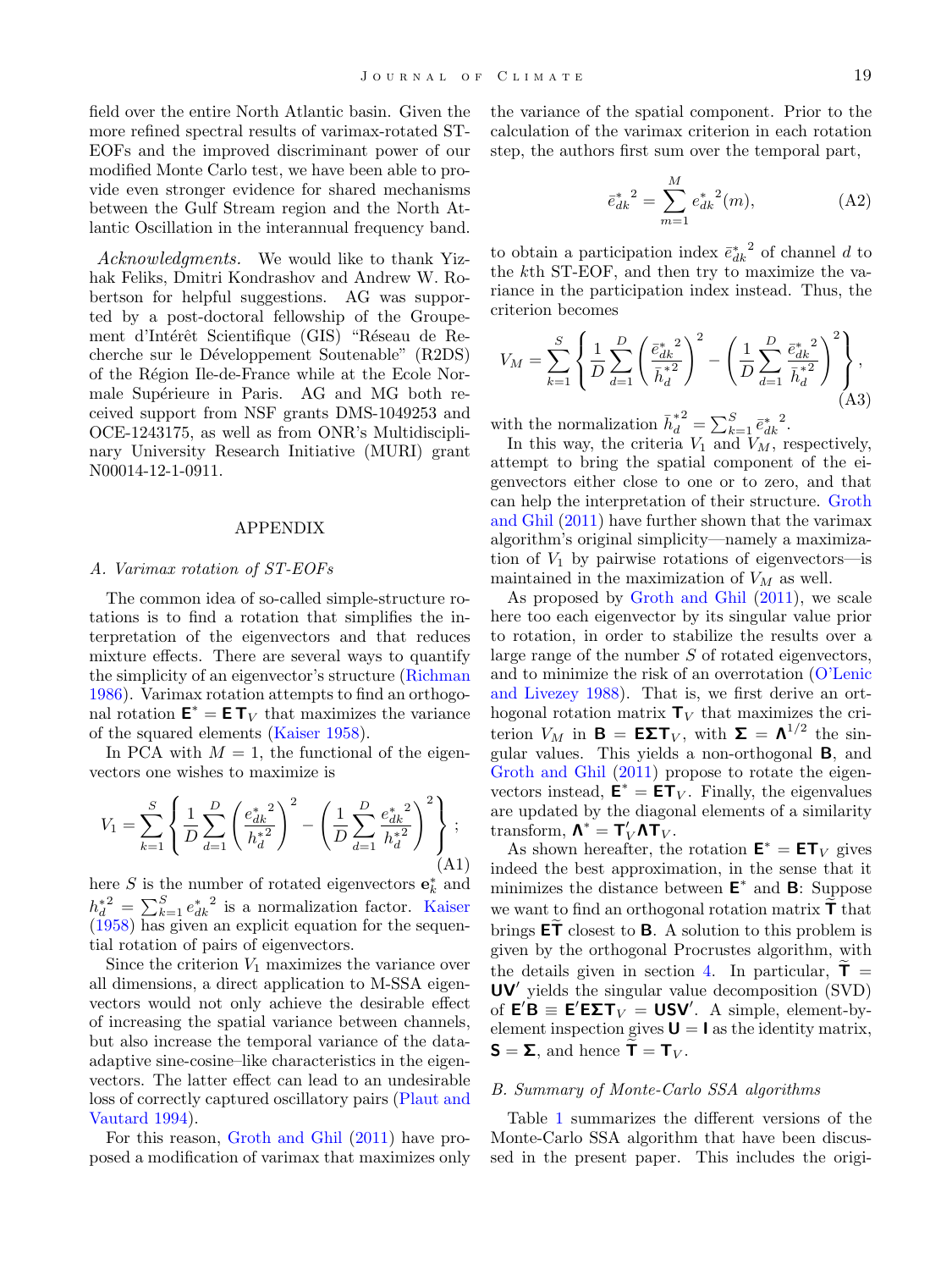| $X = η^{1/2} P\Sigma E'$ , $Λ = Σ^2$                                                                                                                                                       | $full$ -rank                                                                                                                                           | rank-deficient                                                    |
|--------------------------------------------------------------------------------------------------------------------------------------------------------------------------------------------|--------------------------------------------------------------------------------------------------------------------------------------------------------|-------------------------------------------------------------------|
| $\mathbf{X}_{\mathrm{R}} = \eta^{1/2} \, \mathbf{P}_{\mathrm{R}} \mathbf{\Sigma}_{\mathrm{R}} \mathbf{E}'_{\mathrm{R}}, \, \mathbf{\Lambda}_{\mathrm{R}} = \mathbf{\Sigma}_{\mathrm{R}}^2$ | $DM \le N - M + 1$ $(\eta = N - M + 1)$                                                                                                                | $DM > N - M + 1$ $(\eta = DM)$                                    |
| 1. Original Monte-Carlo SSA algorithms                                                                                                                                                     | $\mathbf{\Lambda}_{\mathbf{B}}^{(E)} = \eta^{-1} \mathbf{E}' \mathbf{X}_{\mathbf{B}}' \mathbf{X}_{\mathbf{R}} \mathbf{E}$                              | $\Lambda_{\rm B}^{(P)} = \eta^{-1} P' X_{\rm R} X_{\rm B}' P$     |
|                                                                                                                                                                                            | $=$ $E'E_R\Lambda_R E'_R E$                                                                                                                            | $=$ $P'P_R\Lambda_RP'_RP$                                         |
|                                                                                                                                                                                            | $=$ $T' \Lambda_{\rm B} T$                                                                                                                             | $=$ $T'$ $\Lambda_{\rm B}$ $T$                                    |
|                                                                                                                                                                                            | $T = E'_{\rm B}E$                                                                                                                                      | $T = P_{\rm B}^{\prime} P$                                        |
|                                                                                                                                                                                            | Allen and Smith (1996)                                                                                                                                 | Allen and Robertson (1996)                                        |
| 2. Extension via unscaled target rotation                                                                                                                                                  | $P'_{\rm p}P = USV'$                                                                                                                                   | $E'_{\rm B}E = USV'$                                              |
|                                                                                                                                                                                            | $=$ UV'                                                                                                                                                | $=$ UV'                                                           |
|                                                                                                                                                                                            | $\boldsymbol{\Lambda}_{\rm B}^{(P)}$<br>$=$ $T' \Lambda_{\rm B} T$                                                                                     | $\bm{\Lambda}_{\text{B}}^{(E)}$<br>$=$ $T'$ $\Lambda_{\rm R}$ $T$ |
| 3. Scaled target rotation of ST-EOFs                                                                                                                                                       | $(\textbf{E}_\mathrm{R} \boldsymbol{\Sigma}_\mathrm{R})' \textbf{E} \boldsymbol{\Sigma} \quad = \quad \textbf{USV}'$                                   |                                                                   |
|                                                                                                                                                                                            | $T_E$ = UV'                                                                                                                                            |                                                                   |
|                                                                                                                                                                                            | $\pmb{\Lambda}_{\rm\scriptscriptstyle R}^{\left(E\varSigma\right)}\quad =\quad \pmb{\mathsf{T}}_{E}^{\prime}\pmb{\Lambda}_{\rm R}\pmb{\mathsf{T}}_{E}$ |                                                                   |
| 4. Scaled target rotation of T-EOFs                                                                                                                                                        | $(P_{\rm B} \Sigma_{\rm B})'$ P $\Sigma$ = USV'                                                                                                        |                                                                   |
|                                                                                                                                                                                            | $T_P = UV'$                                                                                                                                            |                                                                   |
|                                                                                                                                                                                            | $\Lambda_{\rm B}^{(P\varSigma)}$                                                                                                                       | $=$ $T'_P \Lambda_R T_P$                                          |

<span id="page-20-13"></span>Table 1. Original Monte-Carlo SSA algorithms of [Allen and Smith](#page-20-2) [\(1996\)](#page-20-2) and [Allen and Robertson](#page-20-3) [\(1996\)](#page-20-3) for full-rank and rank-deficient covariance matrices, respectively, in comparison with the proposed Procrustes target rotation algorithms.

nal algorithms of [Allen and Smith](#page-20-2) [\(1996\)](#page-20-2) for singlechannel SSA, and of [Allen and Robertson](#page-20-3) [\(1996\)](#page-20-3) for M-SSA (first row of the table), as well as their generalization to covariance matrices of arbitrary rank via the unscaled target-rotation algorithm (second row). The first column of the table deals with the case of a full-rank covariance matrix, while the second column presents the rank-deficient case.

All the algorithms in the upper half of the table (rows one and two) are based on the structure of the EOFs alone, i.e. they disregard completely the eigenvalue spectrum. To improve the comparison of the data eigendecomposition with that of the surrogate data, the scaled target-rotation algorithm is included in the lower half of the table (third and fourth row).

Note that all the steps in each of these algorithms remain exactly the same in the case of varimaxrotated data eigenelements: that is, the target eigenelements **E**,  $\Sigma$ , and **P** are just replaced by the rotated ones  $\mathsf{E}^*, \Sigma^*,$  and  $\mathsf{P}^*,$  respectively, in all of the equations in Table [1.](#page-20-13)

#### References

- <span id="page-20-3"></span>Allen, M. R., and A. W. Robertson, 1996: Distinguishing modulated oscillations from coloured noise in multivariate datasets. Climate Dyn., 12 (11), 775–784, doi:10.1007/ s003820050142.
- <span id="page-20-2"></span>Allen, M. R., and L. A. Smith, 1996: Monte Carlo SSA: Detecting irregular oscillations in the presence of colored noise. J. Climate, 9, 3373–3404, doi:10.1175/1520-0442(1996) 009/3373:MCSDIO)2.0.CO;2.
- <span id="page-20-0"></span>Broomhead, D. S., and G. P. King, 1986a: Extracting qualitative dynamics from experimental data. Physica D, 20 (2- 3), 217–236, doi:10.1016/0167-2789(86)90031-X.
- <span id="page-20-1"></span>Broomhead, D. S., and G. P. King, 1986b: On the qualitative analysis of experimental dynamical systems. Nonlinear Phenomena and Chaos, S. Sarkar, Ed., Adam Hilger, Bristol, England, 113–144.
- <span id="page-20-4"></span>Carton, J. A., and B. S. Giese, 2008: A reanalysis of ocean climate using Simple Ocean Data Assimilation (SODA). Mon. Wea. Rev., 136 (8), 2999–3017, doi:10. 1175/2007MWR1978.1.
- <span id="page-20-11"></span>Chang, K.-I., M. Ghil, K. Ide, and C.-C. A. Lai, 2001: Transition to aperiodic variability in a wind-driven double-gyre circulation model. J. Phys. Oceanogr., 31 (5), 1260–1286, doi:10.1175/1520-0485(2001)031(1260:TTAVIA)2.0.CO;2.
- <span id="page-20-9"></span>Cliff, N., 1966: Orthogonal rotation to congruence. Psychometrika, 31 (1), 33–42, doi:10.1007/BF02289455.
- <span id="page-20-5"></span>Compo, G. P., and Coauthors, 2011: The twentieth century reanalysis project.  $Q.$  J. R. Meteorol. Soc., **137** (654), 1– 28, doi:10.1002/qj.776.
- <span id="page-20-10"></span>Dettinger, M. D., M. Ghil, and C. L. Keppenne, 1995: Interannual and interdecadal variability in United States surfaceair temperatures, 1910–87. Climatic Change, 31  $(1)$ , 35–66, doi:10.1007/BF01092980.
- <span id="page-20-12"></span>Dijkstra, H. A., and M. Ghil, 2005: Low-frequency variability of the large-scale ocean circulation: A dynamical systems approach. Rev. Geophys.,  $43$  (3), doi:10.1029/ 2002RG000122/full.
- <span id="page-20-7"></span>Elsner, J., and A. A. Tsonis, 1994: Low-frequency oscillation. Nature, 372, 507–508.
- <span id="page-20-8"></span>Elsner, J. B., 1995: Significance tests for SSA. Proc. 19th Climate Diagnostics Workshop. CAC/NOAA, US Dept. of Commerce.
- <span id="page-20-6"></span>Feliks, Y., M. Ghil, and A. W. Robertson, 2011: The atmospheric circulation over the North Atlantic as induced by the SST field. J. Climate, 24, 522–542, doi:10.1175/ 2010JCLI3859.1.